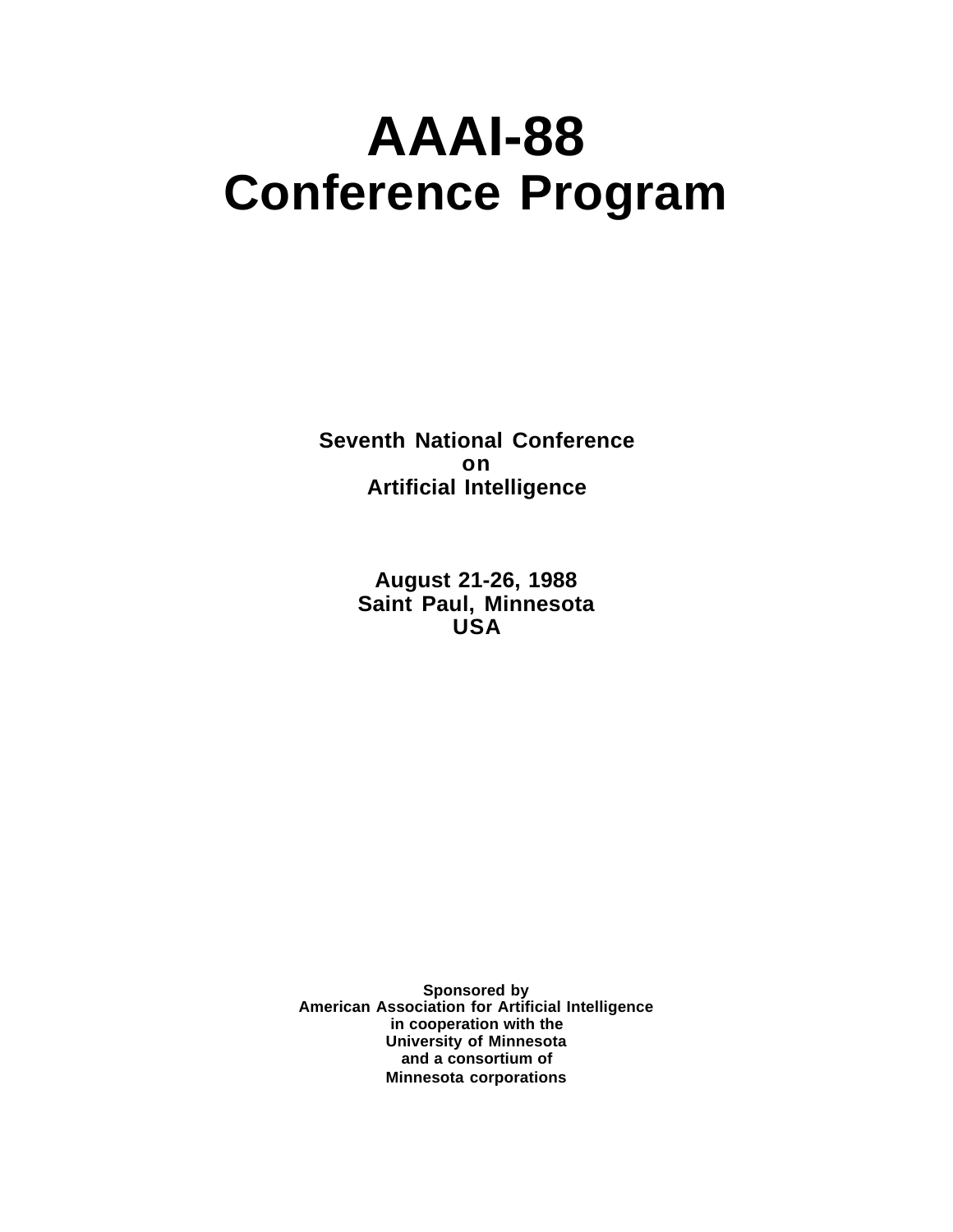# **About AAAI**

**American Association** Founded in late 1979, the AAAI consists of 15,500 university professors, **for Artificial Intelligence** students, academic and industrial researchers, business planners, consultants, engineers, and other industrial scientists. Membership in the AAAI is open to anyone with an interest in Artificial Intelligence science and technology. Benefits associated with membership include the following:

- Al Magazine (included in membership dues)
- AAAI Membership Directory (included in membership dues)
- Proceedings of the National Conference on Artificial Intelligence (reduced price for members)
- National Conference on Artificial Intelligence (reduced price for members)
- Financial support for scientific and technology-based workshops
- Support of subgroups interested in medical and manufacturing applications of AI
- Dissemination of information about other AI conferences and AI companies in the United States and abroad

If you are interested in joining the association, please write or call:

American Association for Artificial Intelligence

445 Burgess Drive Menlo Park, California 94025-3496 (415) 328-3123 AAAI-Office@sumex-aim.stanford.edu

# **Organization of the AAAI**

### **President**

Raj Reddy, Carnegie Mellon University **President-Elect**

Daniel Bobrow, Xerox Palo Alto Research Center **Past-President**

Patrick Winston, Massachusetts Institute of Technology **Secretary-Treasurer**

> Bruce Buchanan, University of Pittsburgh **Past Presidents**

Woodrow Bledsoe, University of Texas at Austin John McCarthy, Stanford University Nils Nilsson, Stanford University Marvin Minsky, Massachusetts Institute of Technology Edward Feigenbaum, Stanford University Allen Newell, Carnegie Mellon University **Councilors**

John Seely Brown, Xerox Palo Alto Research Center William J. Clancey, Xerox Palo Alto Research Center Lynn Conway, University of Michigan Richard Duda, Syntelligence, Inc.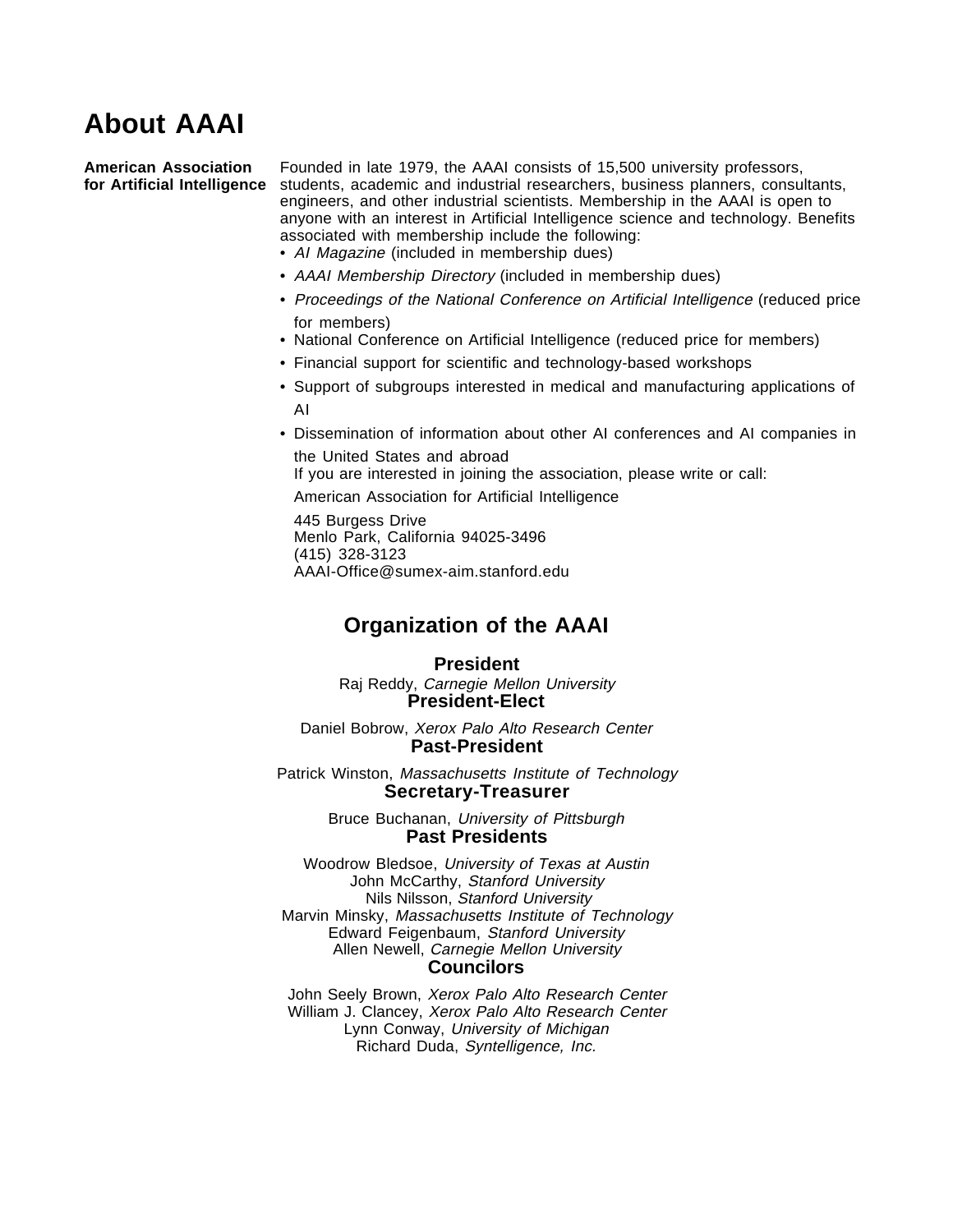### **Councilors** (continued)

Barbara Grosz, Harvard University

Douglas Lenat, MCC Hector Levesque, University of Toronto Kathleen McKeown, Columbia University Ryszard Michalski, George Mason University Tom Mitchell, Carnegie Mellon University Fernando Pereira, SRI International William Woods, On Technology **Standing Committees**

### **Conference**

Howard Shrobe, Symbolics, Inc. **Finance** Bruce Buchanan, University of Pittsburgh **Publications** William J. Clancey, Xerox Palo Alto Research Center **Scholarship** Barbara Hayes-Roth, Stanford University **Symposium** Hector Levesque, University of Toronto **AI Magazine**

### **Editor-in-Chief**

Robert Engelmore, Stanford University **Managing Editor** Claudia Mazzetti, AAAI **Publications Consultant** David Mike Hamilton, Live Oak Press **Editorial Assistant** Polly Rogers **Associate Editors** Bruce D'Ambrosio, Oregon State University (Book Reviews); Jonathan King, Teknowledge, Inc. (Research in Progress); and William J. Clancey, Xerox Palo Alto Research Center (AAAI News) **AAAI Staff**

### **Executive Director**

Claudia C. Mazzetti **Conference Manager** Steven Taglio **Conference Registrar** Carol McKenna Hamilton **Membership Programs** Rick Skalsky and Hasina Nekrawesh **Accountant** Colleen Hargrove **Secretary** April Farmer **Mail Services** Arthur Okorie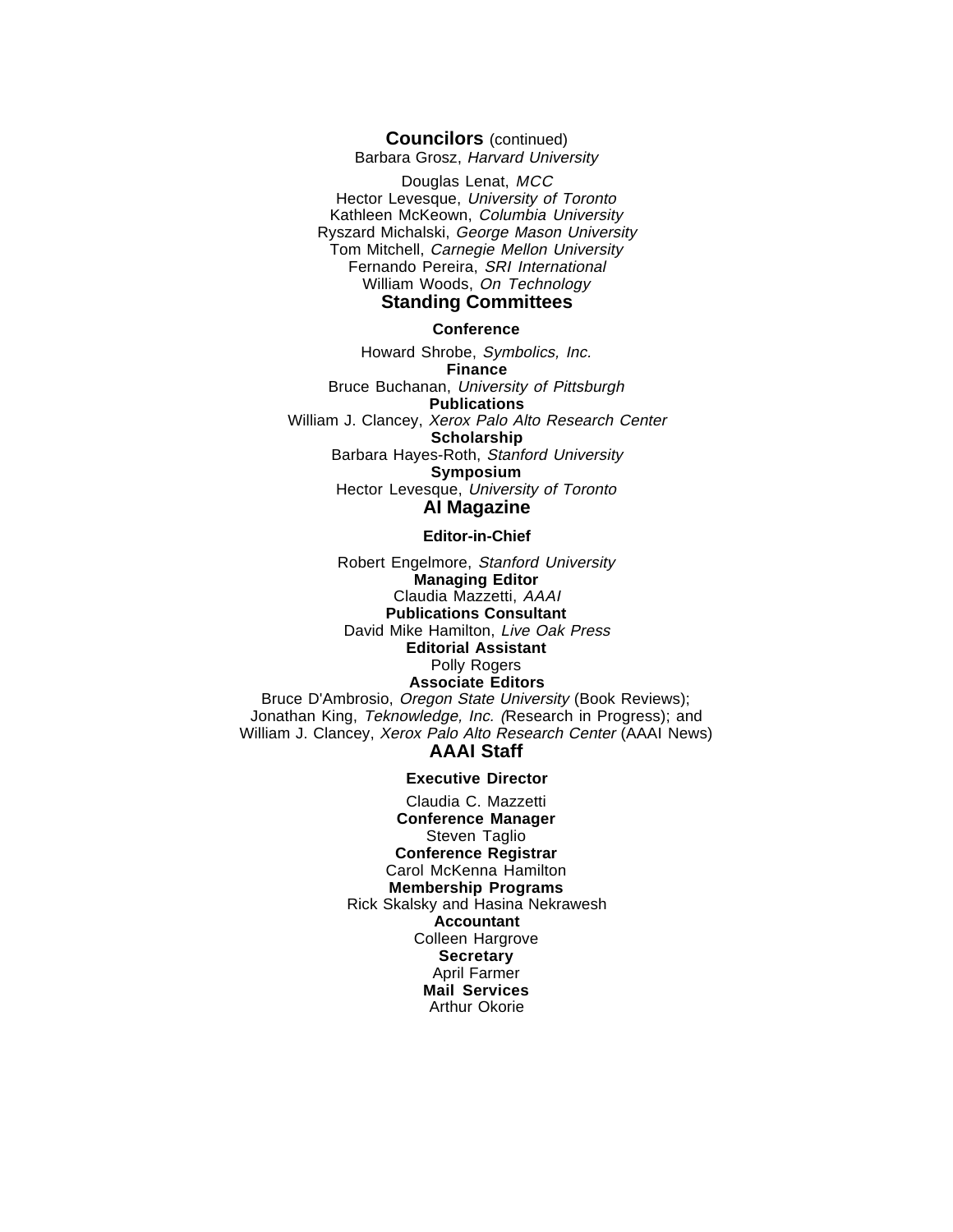# **Acknowledgements**

**AAAI especially wants to thank the members of this year's Program Committee and their colleagues who assisted the members of the committee in reviewing the 850 papers submitted, of which 151 were accepted for presentation as part of the Technical Program. Appreciation is also extended to all individuals who suggested ideas for the program.**

### **AAAI-88 Conference Officials**

**Technical Program Co-chairs** Tom Mitchell, Carnegie Mellon University and Reid Smith, Schlumberger Palo Alto Research

**Technical Program Associate Chairs** Peter Patel-Schneider, Schlumberger Palo Alto Research and Jeffrey Schlimmer, Carnegie Mellon University

### **Program Committee**

Jan Aikins, AION Corporation Steven Barnard, SRI International Harry Barrow, Schlumberger Palo Alto Research Lynn Bates, BBN Laboratories James Bennett, Coherent Thought Bruce Buchanan, University of Pittsburgh John Canny, University of California, Berkeley Robert Cassels, Symbolics, Inc. Eugene Charniak, Brown University William J. Clancey, Xerox Palo Alto Research Center Greg Clemenson, IntelliCorp Paul Cohen, University of Massachusetts Phil Cohen, SRI International Greg Cooper, Stanford University Tom Dean, Brown University Gerald DeJong, University of Illinois at Urbana-Champaign Johan de Kleer, Xerox Palo Alto Research Center Tom Dietterich, Oregon State University Jon Doyle, Carnegie Mellon University David Etherington, AT&T Bell Laboratories Brian Falkenhainer, University of Illinois at Urbana-Champaign Steve Fickas, University of Oregon Richard Fikes, Price-Waterhouse Gerhard Fischer, University of Colorado Ken Forbus, University of Illinois at Urbana-Champaign Peter Friedland, NASA Ames Research Center Eric Grimson, Massachusetts Institute of Technology Anoop Gupta, Stanford University Peter Hart, Syntelligence David Haussler, University of California, Santa Cruz Patrick Hayes, Xerox Palo Alto Research Center Barbara Hayes-Roth, Stanford University David Israel, SRI International Lewis Johnson, USC-Information Sciences Institute Gary Kahn, Carnegie Group, Inc. Takeo Kanade, Carnegie Mellon University Henry Kautz, AT&T Bell Laboratories Richard Keller, Stanford University Tom Knight, Massachusetts Institute of Technology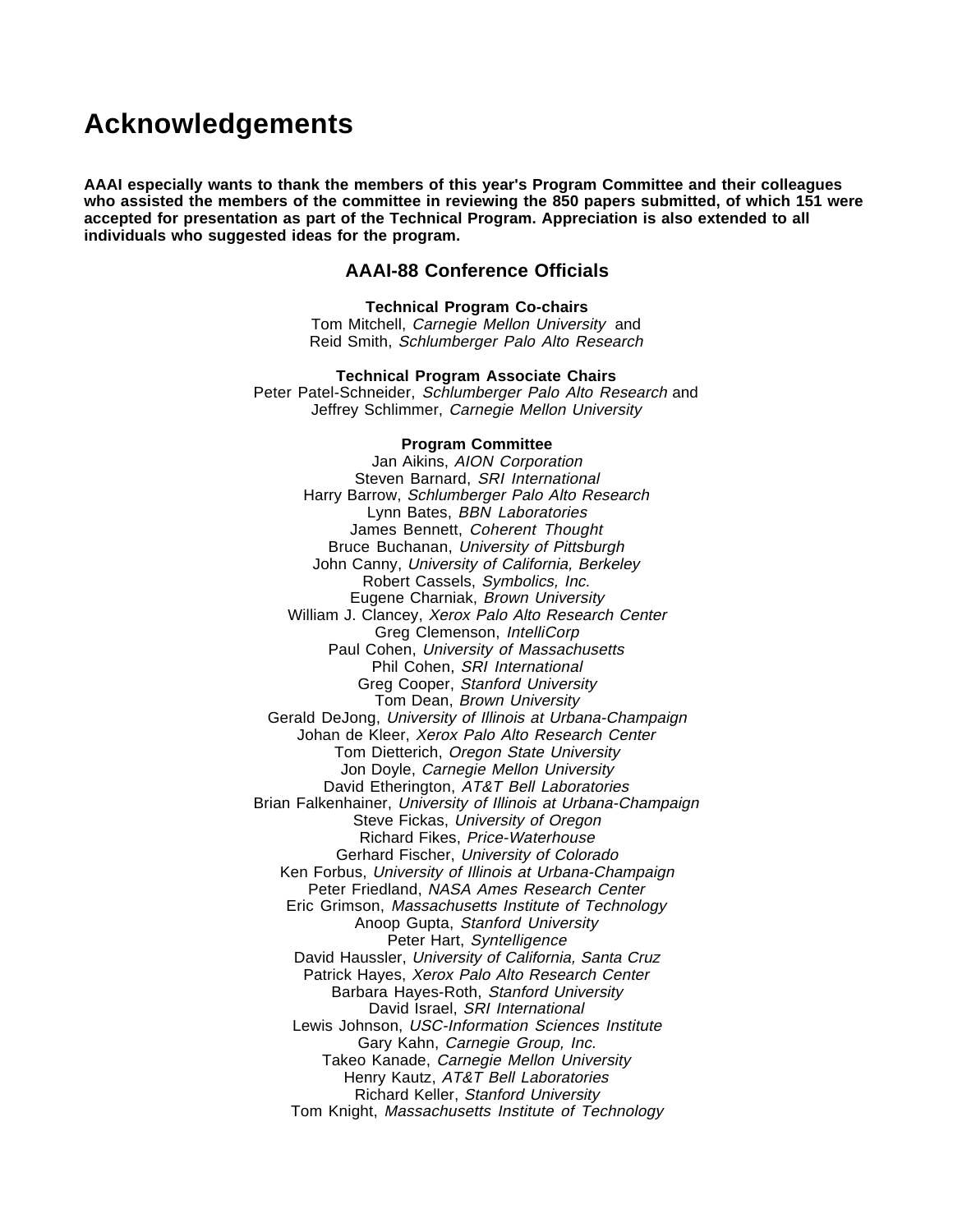Janet Kolodner, Georgia Institute of Technology Kurt Konolige, SRI International Benjamin Kuipers, University of Texas at Austin Vipin Kumar, University of Texas at Austin Peter Ladkin, Kestrel Institute John Laird, University of Michigan Pat Langley, University of California, Irvine Amy Lansky, SRI International Victor Lesser, University of Massachusetts Hector Levesque, University of Toronto Vladimir Lifschitz, Stanford University Ron Loui, University of Rochester Mitch Marcus, University of Pennsylvania William Mark, Lockheed John McDermott, Digital Equipment Corporation Jack Mostow, Rutgers University Ramesh Patil, Massachusetts Institute of Technology Ira Pohl, University of California, Santa Cruz Bruce Porter, University of Texas at Austin **Brian Reiser, Princeton University** Chris Riesbeck, Yale University Paul Rosenbloom, USC-Information Sciences Institute Stuart Russell, University of California, Berkeley Terrence Sejnowski, Johns Hopkins University Glenn Shafer, University of Kansas Jeff Shrager, Xerox Palo Alto Research Center Yoav Shoham, Stanford University Howard Shrobe, Symbolics, Inc. Candy Sidner, BBN Laboratories Robert Stepp, University of Illinois at Urbana-Champaign Mark Stickel, SRI International William Swartout, USC-Information Sciences Institute David Touretzky, Carnegie Mellon University Paul Utgoff, University of Massachusetts Mike Wellman, Massachusetts Institute of Technology Andy Witkin, Schlumberger Palo Alto Research

> **Tutorial Chair** Mark Fox, Carnegie Mellon University

**Workshop Chair** Joseph Katz, Mitre Corporation

**Volunteer Coordinator** Richard Feifer, University of California, Los Angeles

**Local Arrangements Committee Cochairs**

Gary Stroick, Knowledge Designs, Inc. and Karen Ryan, Honeywell

### **Local Arrangements Committee**

Leone Barnett, Brad Beneke, Bonnie Bennett, Dave Berquist, Elisa Collin, Jodi Dahlen, John Dolejsi, Glenn Galen, Sharon Garber, Maria Gin, George Hadden, Alicia Hedren, Ron Joy, Kit Ketchum, Gary Kinser, Paul Krueger, Raymond Larson, Stephen Mundy, Becky Root, Tariq Samad, Jerene Schmidt, Jim Slagle, and Dave Weldon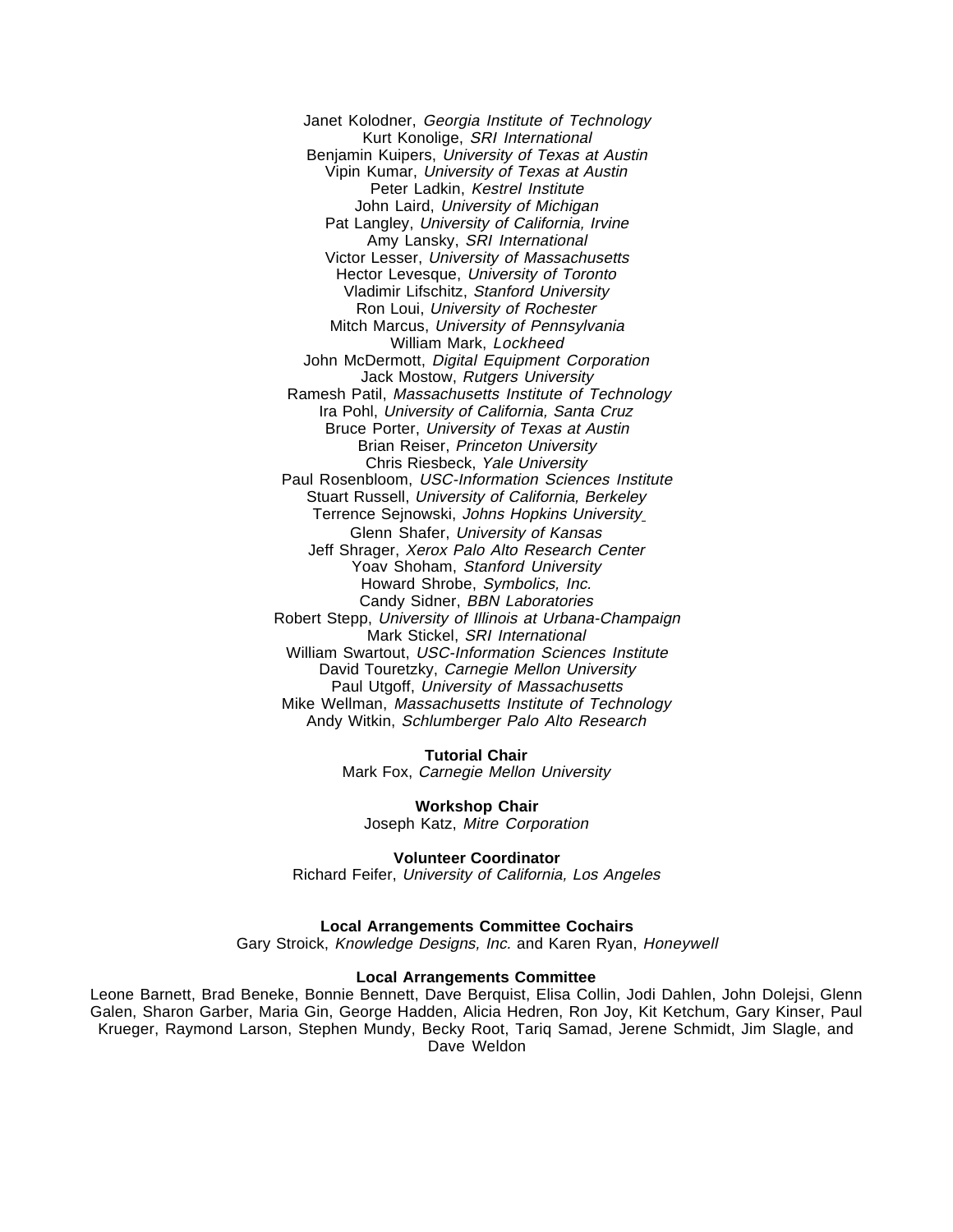# **General Information**

| <b>Registration</b>      | Conference registration will take place in the Saint Paul Civic Center Lobby<br>beginning Saturday, August 20. Registration hours are:<br>Saturday, August 20<br>2:00 pm $-6:00$ pm                                                                                                                                                                                                                                                                                                                                                                                                                                                                                                                                                                                                                                                                   |                                                                                                                                                                            |
|--------------------------|-------------------------------------------------------------------------------------------------------------------------------------------------------------------------------------------------------------------------------------------------------------------------------------------------------------------------------------------------------------------------------------------------------------------------------------------------------------------------------------------------------------------------------------------------------------------------------------------------------------------------------------------------------------------------------------------------------------------------------------------------------------------------------------------------------------------------------------------------------|----------------------------------------------------------------------------------------------------------------------------------------------------------------------------|
|                          | Sunday, August 21<br>Monday, August 22<br>Tuesday, August 23<br>Wednesday, August 24<br>Thursday, August 25                                                                                                                                                                                                                                                                                                                                                                                                                                                                                                                                                                                                                                                                                                                                           | $8:00$ am $-5:00$ pm<br>$8:00$ am $-6:00$ pm<br>$8:00$ am $-5:00$ pm<br>$8:00$ am $-5:00$ pm<br>$8:00$ am $-5:00$ pm                                                       |
|                          | foreign currency or checks drawn on foreign banks.                                                                                                                                                                                                                                                                                                                                                                                                                                                                                                                                                                                                                                                                                                                                                                                                    | Only checks drawn on US banks, VISA, MasterCard, government purchase<br>orders, and traveler's checks for US currency will be accepted. We cannot accept                   |
| <b>Admission</b>         | Admittance to the tutorials is by TICKET ONLY.                                                                                                                                                                                                                                                                                                                                                                                                                                                                                                                                                                                                                                                                                                                                                                                                        | Each conference attendee will receive a name badge upon registration. This<br>badge is required for admittance to the technical, tutorial, and exhibit programs.           |
| <b>Proceedings</b>       | Each registrant for the technical program will receive a ticket with the registration<br>materials for one copy of the conference proceedings. The ticket may be<br>redeemed at the Morgan Kaufmann Publishers booth. This booth will be located<br>on the lower level of the Saint Paul Civic Center in Rooms C1 and C2 Saturday,<br>August 20 through Monday, August 22 during registration hours, and Tuesday,<br>August 23 through Thursday, August 25 from 8:00 to 10:00 am. The Morgan<br>Kaufmann booth will move to the Arena Tuesday through Thursday during exhibit<br>hours. Proceedings will not be available at the conference site on Friday, August<br>26. Proceedings can also be redeemed by mailing the ticket with your name and<br>address to Morgan Kaufmann Publishers Inc., 2929 Campus Drive, San Mateo,<br>California 94403. |                                                                                                                                                                            |
|                          | EXTRA COPIES OF THE PROCEEDINGS.                                                                                                                                                                                                                                                                                                                                                                                                                                                                                                                                                                                                                                                                                                                                                                                                                      | Extra proceedings may be purchased at the conference site at the above<br>locations. THURSDAY, AUGUST 25, WILL BE THE LAST DAY TO PURCHASE                                 |
| Al Magazine              | the lower level of the Saint Paul Civic Center, Room C1.                                                                                                                                                                                                                                                                                                                                                                                                                                                                                                                                                                                                                                                                                                                                                                                              | Order forms for the purchase of back issues of the AI Magazine are available on                                                                                            |
| <b>Tutorial Syllabi</b>  | pm. Quantities are limited.                                                                                                                                                                                                                                                                                                                                                                                                                                                                                                                                                                                                                                                                                                                                                                                                                           | Extra AAAI-88 Tutorial Syllabi will be on sale on the lower level of the Saint Paul<br>Civic Center, Room C1, beginning Tuesday, August 23, from 8:00 am to 5:00           |
| <b>List of Attendees</b> | not be distributed.                                                                                                                                                                                                                                                                                                                                                                                                                                                                                                                                                                                                                                                                                                                                                                                                                                   | A list of preregistered attendees of the conference will be available for review at<br>the Registration Desk in the Saint Paul Civic Center Lobby. Lists of attendees will |
| <b>Press</b>             | All members of the press are requested to register in the Press Room on the<br>lower level of the Saint Paul Civic Center, Room C23. Press badges will only be<br>issued to individuals with appproved credentials. The Press Room will be open for<br>advance registration on Saturday, August 20 from 1:00 to 5:00 pm. During the<br>conference, the Press Room will be open during the following hours:                                                                                                                                                                                                                                                                                                                                                                                                                                            |                                                                                                                                                                            |
| <b>Press</b>             | Sunday, August 21<br>Monday, August 22<br>Tuesday, August 23                                                                                                                                                                                                                                                                                                                                                                                                                                                                                                                                                                                                                                                                                                                                                                                          | 8:00 am $-$ 4:00 pm<br>8:00 am $-$ 4:00 pm<br>7:30 $am - 3:30 pm$                                                                                                          |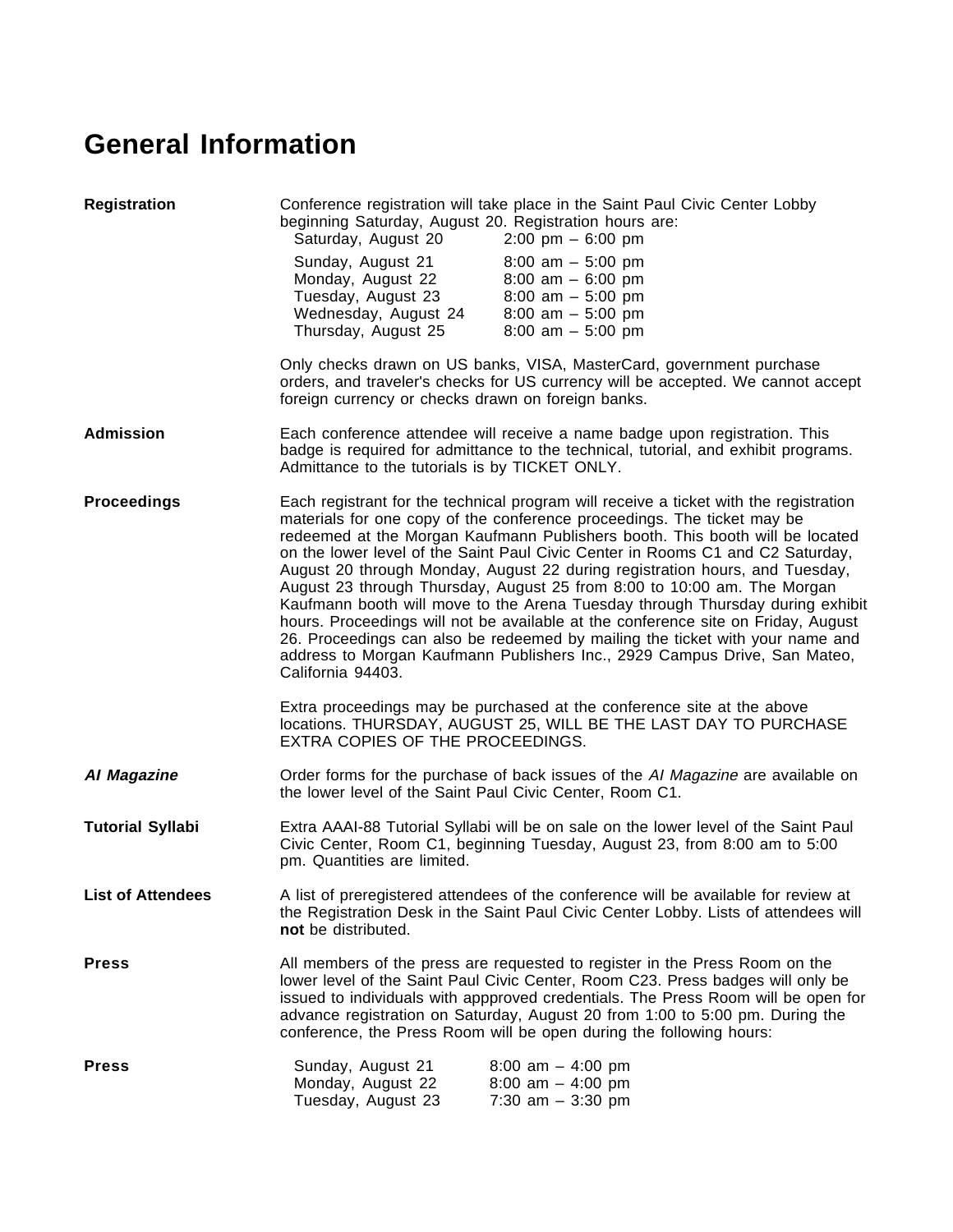|                                                         | Wednesday, August 24<br>Thursday, August 25<br>Friday, August 26                                                                                                                                                                                                                                                                                                                                                                                                                                                                                                                                                                                                                        | $8:30$ am $-3:30$ pm<br>8:30 am $-$ 12:30 pm<br><b>CLOSED</b>                                                                                                                                                                                                                                                                                                                                                                                                                                                                                            |  |
|---------------------------------------------------------|-----------------------------------------------------------------------------------------------------------------------------------------------------------------------------------------------------------------------------------------------------------------------------------------------------------------------------------------------------------------------------------------------------------------------------------------------------------------------------------------------------------------------------------------------------------------------------------------------------------------------------------------------------------------------------------------|----------------------------------------------------------------------------------------------------------------------------------------------------------------------------------------------------------------------------------------------------------------------------------------------------------------------------------------------------------------------------------------------------------------------------------------------------------------------------------------------------------------------------------------------------------|--|
|                                                         | A representative from the AAAI will be on duty during press room hours to assist<br>the members of the press and media.                                                                                                                                                                                                                                                                                                                                                                                                                                                                                                                                                                 |                                                                                                                                                                                                                                                                                                                                                                                                                                                                                                                                                          |  |
| <b>Recording</b>                                        |                                                                                                                                                                                                                                                                                                                                                                                                                                                                                                                                                                                                                                                                                         | No audio or video recording is allowed in the TUTORIALS. Tapes of TECHNICAL<br>sessions will be for sale in the Saint Paul Civic Center Lobby. A representative<br>from First Tape Incorporated will be available to take your order during regular<br>registration hours, beginning Tuesday, August 23. Order forms are included with<br>registration materials. Tapes may also be ordered by mail from First Tape<br>Incorporated, 730 North LaSalle Street, Suite 200, Chicago, Illinois 60610.                                                       |  |
| <b>Message Center</b>                                   | A message desk will be manned in the Saint Paul Civic Center Lobby during<br>registration hours commencing Saturday, August 20 and closing Thursday,<br>August 25. The telephone number for leaving messages only is (612) 224-<br>2433. THERE IS NO MEANS OF PAGING CONFERENCE ATTENDEES, All<br>phone messages will be deposited in message pockets near the message center<br>alphabetically by surname. These pockets will be left outside the lobby during the<br>night to enable attendees to check their messages at any time. Since there will<br>be no one at the message desk after hours, however, we suggest that hotel<br>phone numbers be used as primary contact points. |                                                                                                                                                                                                                                                                                                                                                                                                                                                                                                                                                          |  |
|                                                         | 625-0971.                                                                                                                                                                                                                                                                                                                                                                                                                                                                                                                                                                                                                                                                               | There will also be message desks at each of the dormitories at the University of<br>Minnesota. These numbers are: Centennial, (612) 625-4452 and Territorial, (612)                                                                                                                                                                                                                                                                                                                                                                                      |  |
| <b>Announcements</b>                                    | posted in the Saint Paul Civic Center Lobby.                                                                                                                                                                                                                                                                                                                                                                                                                                                                                                                                                                                                                                            | Announcements regarding meetings not listed in the conference program will be                                                                                                                                                                                                                                                                                                                                                                                                                                                                            |  |
| <b>Baggage Claim</b>                                    | belongings brought to the site of AAAI-88.                                                                                                                                                                                                                                                                                                                                                                                                                                                                                                                                                                                                                                              | There will be no baggage claim/check area at the Saint Paul Civic Center or the<br>University of Minnesota. Neither the AAAI nor the Saint Paul Civic Center accept<br>liability for the loss or theft of any suitcase, briefcase, or other personal                                                                                                                                                                                                                                                                                                     |  |
| <b>Public Telephones</b>                                |                                                                                                                                                                                                                                                                                                                                                                                                                                                                                                                                                                                                                                                                                         | Pay telephones are located in the Saint Paul Civic Center Lobby and Arena.                                                                                                                                                                                                                                                                                                                                                                                                                                                                               |  |
| <b>Information Desk</b>                                 |                                                                                                                                                                                                                                                                                                                                                                                                                                                                                                                                                                                                                                                                                         | An information desk staffed by AAAI and Saint Paul Visitors and Convention<br>Bureau representatives will be open Saturday through Thursday during posted<br>conference registration hours to assist conference attendees.                                                                                                                                                                                                                                                                                                                               |  |
| <b>General Information/</b><br><b>Printed Materials</b> | Paul Civic Center, Rooms C1 and C2.                                                                                                                                                                                                                                                                                                                                                                                                                                                                                                                                                                                                                                                     | Display tables for the distribution of promotional or informational materials of<br>interest to conference attendees will be located on the lower level of the Saint                                                                                                                                                                                                                                                                                                                                                                                     |  |
| <b>Speakers Ready</b><br><b>Rooms</b>                   |                                                                                                                                                                                                                                                                                                                                                                                                                                                                                                                                                                                                                                                                                         | Speakers ready rooms will be located on the lower level of the Saint Paul Civic<br>Center in Rooms C8 and C9, and in the Radisson Hotel in the Mayors Suite.<br>These rooms will have audio-visual equipment to assist speakers with their<br>preparations. It is important that speakers utilize these rooms to organize their<br>materials. The rooms will be open during the following hours: Saturday,<br>August 20, 2:00 to 5:00 pm; Monday, August 22 through Thursday, August 25,<br>8:00 am to 5:00 pm; and Friday, August 26, 8:00 to 11:30 am. |  |
| <b>T-Shirt Sales</b>                                    | Supplies are limited.                                                                                                                                                                                                                                                                                                                                                                                                                                                                                                                                                                                                                                                                   | T-shirts will be for sale on the lower level of the Saint Paul Civic Center, Room C1,<br>beginning Sunday, August 21, and continuing through Thursday, August 25.                                                                                                                                                                                                                                                                                                                                                                                        |  |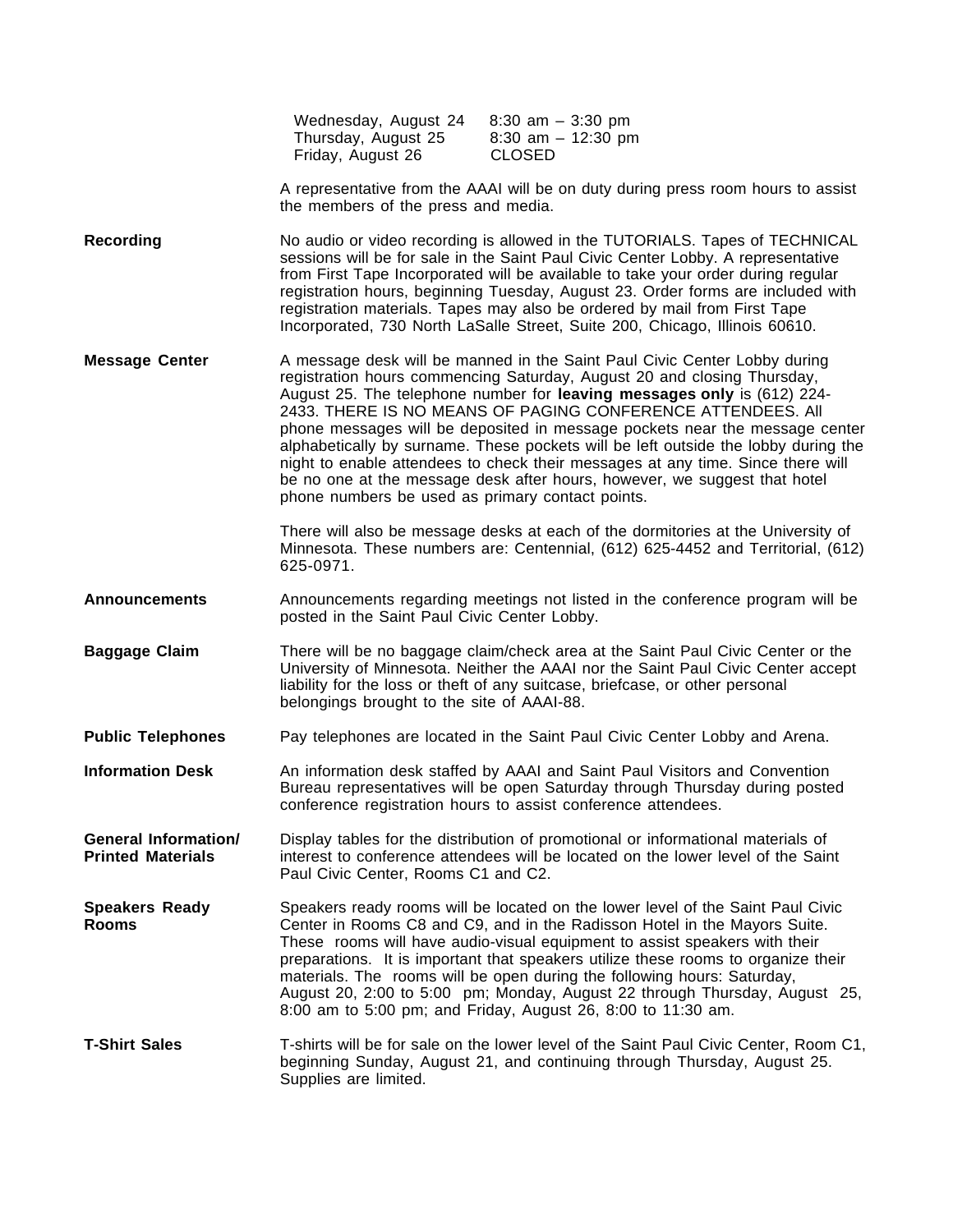| <b>Copiers</b>                       | Garden Court (second floor).                                                                                                                                                                                                                                                                                                                                                                                                                                                      | The closest copying center to the Saint Paul Civic Center is Minute Man Press at<br>384 Saint Peter Street (behind the Commercial State Bank). The copying center<br>closest to the Radisson Hotel is PIP Printing located in the skyway adjacent to the                                                                     |
|--------------------------------------|-----------------------------------------------------------------------------------------------------------------------------------------------------------------------------------------------------------------------------------------------------------------------------------------------------------------------------------------------------------------------------------------------------------------------------------------------------------------------------------|------------------------------------------------------------------------------------------------------------------------------------------------------------------------------------------------------------------------------------------------------------------------------------------------------------------------------|
| Banking/<br><b>Currency Exchange</b> | The closest full service banks to the Saint Paul Civic Center are the First Bank of<br>Saint Paul and the American National Bank on the corner of Fifth and Minnesota<br>Streets. They will provide currency exchange for most Western European<br>currencies and Japanese yen. Bank hours are 10:00 am to 5:00 pm, Monday<br>The telephone number for the First Bank of Saint Paul is<br>through Friday.<br>(612) 291-5000 and for the American National Bank is (612) 298-6000. |                                                                                                                                                                                                                                                                                                                              |
| <b>Handicapped Facilities</b>        | The Saint Paul Civic Center, the University of Minnesota, and the Radisson Saint<br>Paul all have handicapped facilities. The Saint Paul Convention Bureau has<br>extensive information regarding handicapped accessibility in the city from<br>transportation needs to hotel facilities. For further information, please call<br>612/297-6985, or contact the Minnesota Council for the Handicapped at<br>612/296-6785.                                                          |                                                                                                                                                                                                                                                                                                                              |
| <b>Child Care Services</b>           | The following agencies provide in-room child care in the downtown Saint Paul<br>area:                                                                                                                                                                                                                                                                                                                                                                                             |                                                                                                                                                                                                                                                                                                                              |
|                                      | The Pitter Patter of Little Feats<br>Contact: Wendy Nielsen<br>345 North Smith Avenue<br>Saint Paul, MN 55102<br>612/298-8832<br>Nanny Temporaries                                                                                                                                                                                                                                                                                                                                | 4-hour minimum                                                                                                                                                                                                                                                                                                               |
|                                      | Contact: Dr. Jean Hanson<br>245 East Sixth Street #703<br>Saint Paul, MN 55101                                                                                                                                                                                                                                                                                                                                                                                                    | \$6.00 per hour<br>Parking and mileage extra                                                                                                                                                                                                                                                                                 |
|                                      | Jack & Jill Babysitting Services                                                                                                                                                                                                                                                                                                                                                                                                                                                  | 4-hour minimum                                                                                                                                                                                                                                                                                                               |
|                                      | Contact: Mrs. Kremer<br>1651 Fourth Street<br>White Bear Lake, MN 55110                                                                                                                                                                                                                                                                                                                                                                                                           | \$4.25+ per hour/One child<br>\$4.50+ per hour/Two children<br>Parking and mileage extra                                                                                                                                                                                                                                     |
| <b>Dining Facilities</b>             | Concession stands will be open in the Saint Paul Civic Center Arena (Exhibit<br>area) and Forum, Tuesday through Friday from 11:00 am to 2:00 pm. For those<br>attendees staying at the University of Minnesota, the Centennial Hall Food<br>Service will be open. The conference packet has a restaurant guide and map<br>listing dining facilities in the Saint Paul area.                                                                                                      |                                                                                                                                                                                                                                                                                                                              |
|                                      | TECHNICAL, TUTORIAL, OR EXHIBIT SESSIONS.                                                                                                                                                                                                                                                                                                                                                                                                                                         | SMOKING, DRINKING AND EATING ARE NOT ALLOWED IN ANY OF THE                                                                                                                                                                                                                                                                   |
| Coffee/Coffeehouse                   | Coffee breaks for the Technical Sessions will be located at the Civic Center as<br>follows:                                                                                                                                                                                                                                                                                                                                                                                       |                                                                                                                                                                                                                                                                                                                              |
|                                      | <b>Theater</b>                                                                                                                                                                                                                                                                                                                                                                                                                                                                    | <i>Wilkins Auditorium</i>                                                                                                                                                                                                                                                                                                    |
|                                      | <b>Wilkins Ballroom</b><br>Radisson Hotel Governors North                                                                                                                                                                                                                                                                                                                                                                                                                         | Lobby                                                                                                                                                                                                                                                                                                                        |
|                                      | colleagues.                                                                                                                                                                                                                                                                                                                                                                                                                                                                       | AAAI is sponsoring a coffeehouse featuring several international coffees in the<br>tented O'Shaughnessy Plaza. Coffeehouse hours will begin Tuesday, August 23<br>at 9:00 am and will continue during posted registration hours until Thursday,<br>August 25 at 5:00 pm. Please take advantage of this area to catch up with |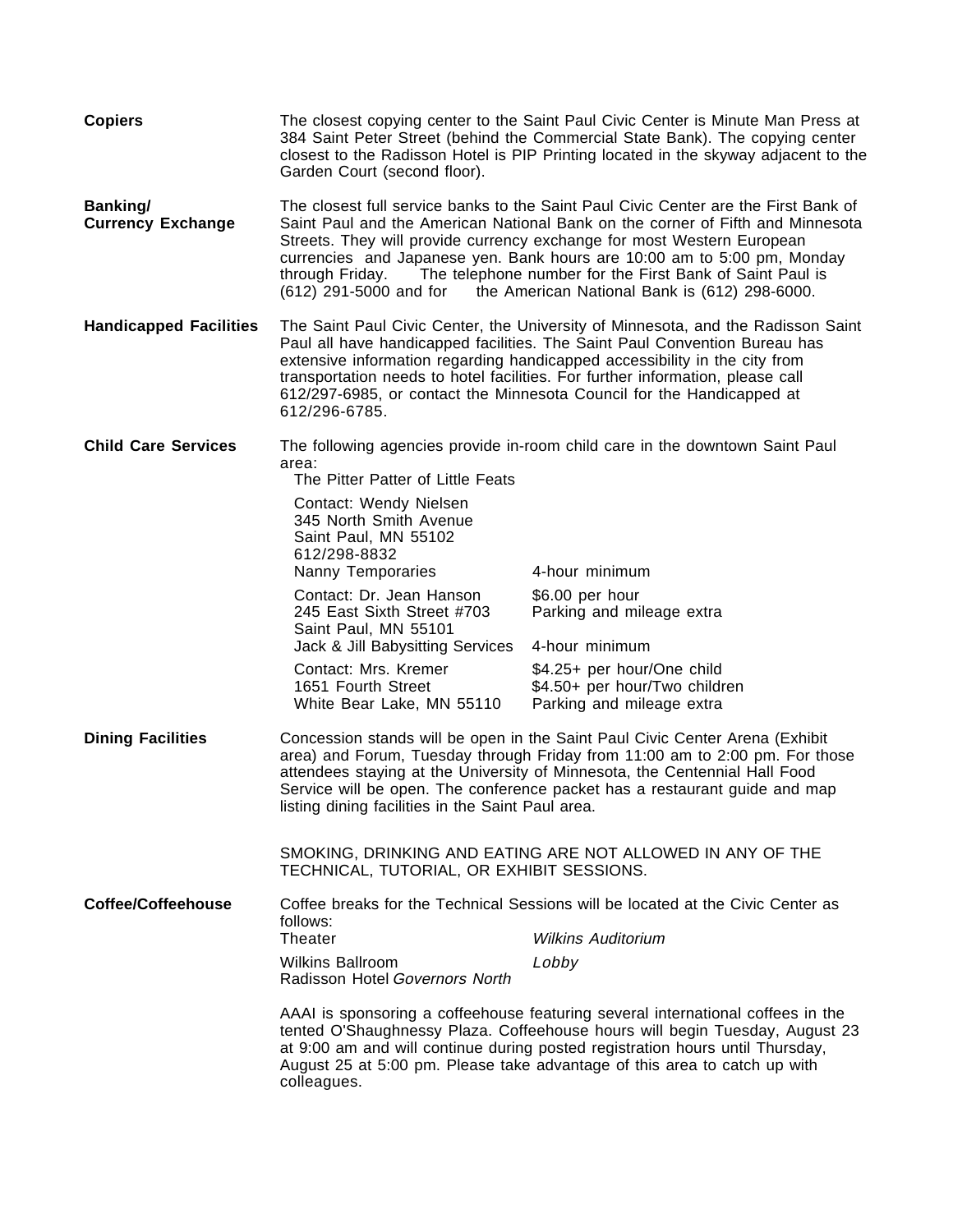| <b>Parking</b>         | Parking is available at each of the meeting sites. A parking ramp is located<br>directly across the street from the Saint Paul Civic Center at 150 West Kellogg.<br>The cost is \$4.00 per day. The entrance to the parking garage at the Radisson<br>Hotel Saint Paul is located one-half block off Kellogg on Wabasha. Rates are<br>\$1.50 for the first hour and \$1.00 each additional hour. The maximum per day is<br>\$6.50 or \$5.50 for guests of the hotel.                                                                                                                                                                                                                          |
|------------------------|-----------------------------------------------------------------------------------------------------------------------------------------------------------------------------------------------------------------------------------------------------------------------------------------------------------------------------------------------------------------------------------------------------------------------------------------------------------------------------------------------------------------------------------------------------------------------------------------------------------------------------------------------------------------------------------------------|
| <b>Campus Tours</b>    | The University of Minnesota offers free tours of the Minneapolis campus twice<br>daily at 11:15 am and 2:15 pm. Tours are also available of the Saint Paul<br>campus at 12:00 noon each day.                                                                                                                                                                                                                                                                                                                                                                                                                                                                                                  |
| Transportation         | Custom Travel Consultants, the AAAI-88 travel agent, will be staffing the<br>Transportation Desk in the Saint Paul Civic Center Lobby to assist with changes<br>in travel plans.                                                                                                                                                                                                                                                                                                                                                                                                                                                                                                              |
|                        | Air                                                                                                                                                                                                                                                                                                                                                                                                                                                                                                                                                                                                                                                                                           |
|                        | Northwest Airlines has been selected as the official domestic carrier for AAAI-88.<br>If you wish to change your reservation, you may call Northwest directly at (800)<br>328-1111 or (800) 272-1408 within Minnesota between 8:00 am and 8:00 pm<br>CST. Please remember to provide the AAAI-88 Conference Code number 13209<br>when you make your arrangements.                                                                                                                                                                                                                                                                                                                             |
|                        | <b>Airport Connections</b>                                                                                                                                                                                                                                                                                                                                                                                                                                                                                                                                                                                                                                                                    |
|                        | The airport shuttle links each hotel to the Minneapolis-Saint Paul Airport. Current<br>costs range from \$4.50 to \$6.50. No advance reservation is required.                                                                                                                                                                                                                                                                                                                                                                                                                                                                                                                                 |
|                        | <b>AAAI Shuttle Service</b>                                                                                                                                                                                                                                                                                                                                                                                                                                                                                                                                                                                                                                                                   |
|                        | AAAI is providing complimentary shuttle bus service between most hotels and the<br>Saint Paul Civic Center during all conference event hours. Because of the<br>proximity of the Radisson Hotel Saint Paul and the Quality Inn to the Civic Center,<br>these two hotels will not be included in the shuttle bus system. Evening service<br>will be continued to AAAI sponsored/co-sponsored functions only. Shuttle bus<br>schedules are included in the conference registration packet and are also<br>available at the Message/Information Desk and AAAI room block hotels. Shuttle<br>service will begin Saturday, August 20 at 12:30 pm and terminate at 5:00 pm on<br>Friday, August 26. |
| <b>Special Tours</b>   | AAAI has arranged with Liemandt's Tour and Convention Service to conduct four<br>different tours of the Twin Cities area. They include Twin Cities and Lakes, Old<br>Log Dinner Theater, Shop Till You Drop, and Minneapolis from the Mississippi.<br>More information regarding these tours can be obtained at the Transportation<br>Booth in the Saint Paul Civic Center Lobby on Saturday and Sunday, August 20<br>and 21 during registration hours.                                                                                                                                                                                                                                       |
| <b>Volunteer Room</b>  | Volunteer Headquarters, located on the lower level of the Saint Paul Civic Center<br>in Rooms C6 and C7, will be open Saturday, August 20, until Thursday, August<br>25, from 8:30 am to 5:30 pm, and Friday, August 26 from 8:30 am to 12:00<br>noon.                                                                                                                                                                                                                                                                                                                                                                                                                                        |
| <b>Exhibit Program</b> | An important service to conference attendees is the Exhibit Program to be held<br>Tuesday, August 23 through Thursday, August 25. Hardware and software<br>manufacturers, publishers, universities, and nonprofit organizations involved in<br>artificial intelligence will display and demonstrate their current products, services,<br>or research. Once again AAAI has given complimentary booths to university and<br>nonprofit research organizations to demonstrate current AI research. The AAAI                                                                                                                                                                                       |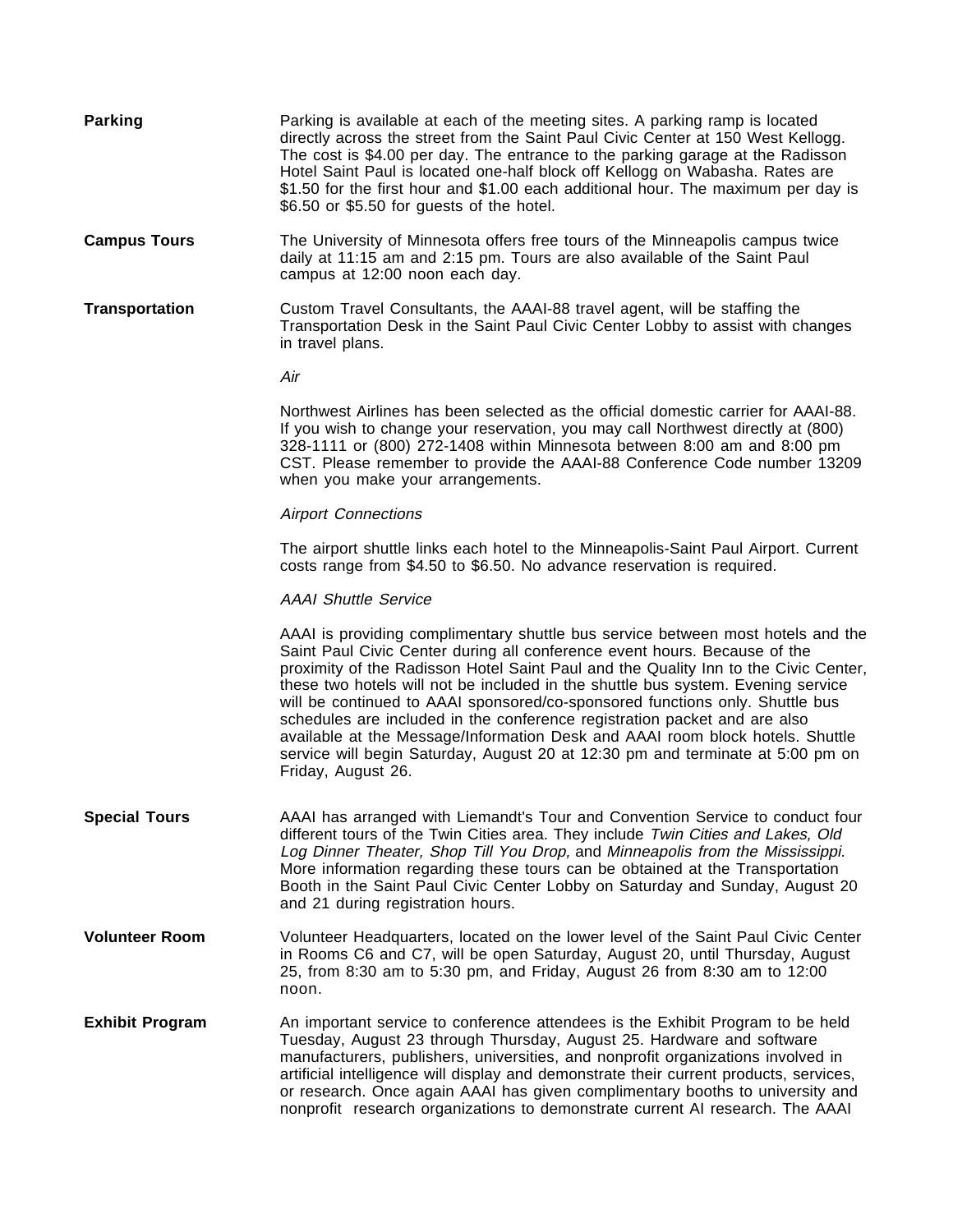would like to thank the major computer equipment suppliers for donating equipment and technical support toward this demonstration program.

Location Saint Paul Civic Center Arena

|                             | <b>Exhibit Hours</b><br>Tuesday, August 23  | 10:00 am $-$ 6:00 pm                                                                                                                                                                                                                                                                                                                                                                                   |
|-----------------------------|---------------------------------------------|--------------------------------------------------------------------------------------------------------------------------------------------------------------------------------------------------------------------------------------------------------------------------------------------------------------------------------------------------------------------------------------------------------|
|                             | Wednesday, August 24<br>Thursday, August 25 | 10:00 am $-6:00$ pm<br>10:00 am $-$ 3:00 pm                                                                                                                                                                                                                                                                                                                                                            |
| <b>Vendor Presentations</b> | Review                                      | The Exhibit Program will once again include a Vendor Presentation Series to be<br>held in the Weyerhauser Auditorium in the Landmark Center. The purpose of<br>these presentations is to provide attendees the opportunity to discuss the<br>technical aspects of a vendor's product or service with a member of the<br>companies technical staff. The schedule of presentation can be found in the AI |

- **Exhibit Entrance** Conference attendees must be wearing their conference registration or exhibitor badge to enter the Exhibition or Vendor Presentations. Vendor issued guest passes will also be honored. Further information regarding access to the Exhibition can be obtained from the Exhibitor Information Desk in the Saint Paul Civic Center Lobby.
- **Exhibitors** The AI Review has a complete list of exhibitors, booth locations, outline of products, services or research efforts, and a contact person for exhibiting organizations. In addition, there are short articles submitted by exhibitors discussing technical aspects of their products or services. Extra copies of this review are available at the Exhibitor Information Desk.

# **Special Meetings**

| <b>AAAI</b> Executive    | The Executive Council Meeting will be held on Monday, August 22 from 9:00 am                                                                                                                                        |
|--------------------------|---------------------------------------------------------------------------------------------------------------------------------------------------------------------------------------------------------------------|
| <b>Council Meeting</b>   | to $5:00$ pm.                                                                                                                                                                                                       |
| <b>AAAI Business</b>     | The Annual Business Meeting will be held on Tuesday, August 23, from 12:30                                                                                                                                          |
| <b>Meeting</b>           | to 1:30 pm in the Saint Paul Civic Center Forum Theater.                                                                                                                                                            |
| AI in Manufacturing      | The AI in Manufacturing meeting will be held on Thursday, August 25 at the<br>Saint Sub-Group Meeting Paul Civic Center, Wilkins A/B, at 12:30 pm.                                                                  |
| AI in Medicine           | The AIM meeting will be held on Thursday, August 25 at the Saint Paul Civic                                                                                                                                         |
| <b>Sub-Group Meeting</b> | Center, Wilkins C/D, at 12:30 pm.                                                                                                                                                                                   |
| <b>AIAA Meeting</b>      | The Computer Systems Technical Committee of the American Institute of<br>Aeronautics and Astronautics will hold a meeting on Monday and Tuesday,<br>August 22-23 in the Saint Paul Civic Center, Rooms C15 and C16. |
| <b>SIGART Meeting</b>    | The SIGART Meeting will be held on Wednesday, August 24, at the Saint Paul<br>Civic Center, Wilkins A/B, at 12:30 pm.                                                                                               |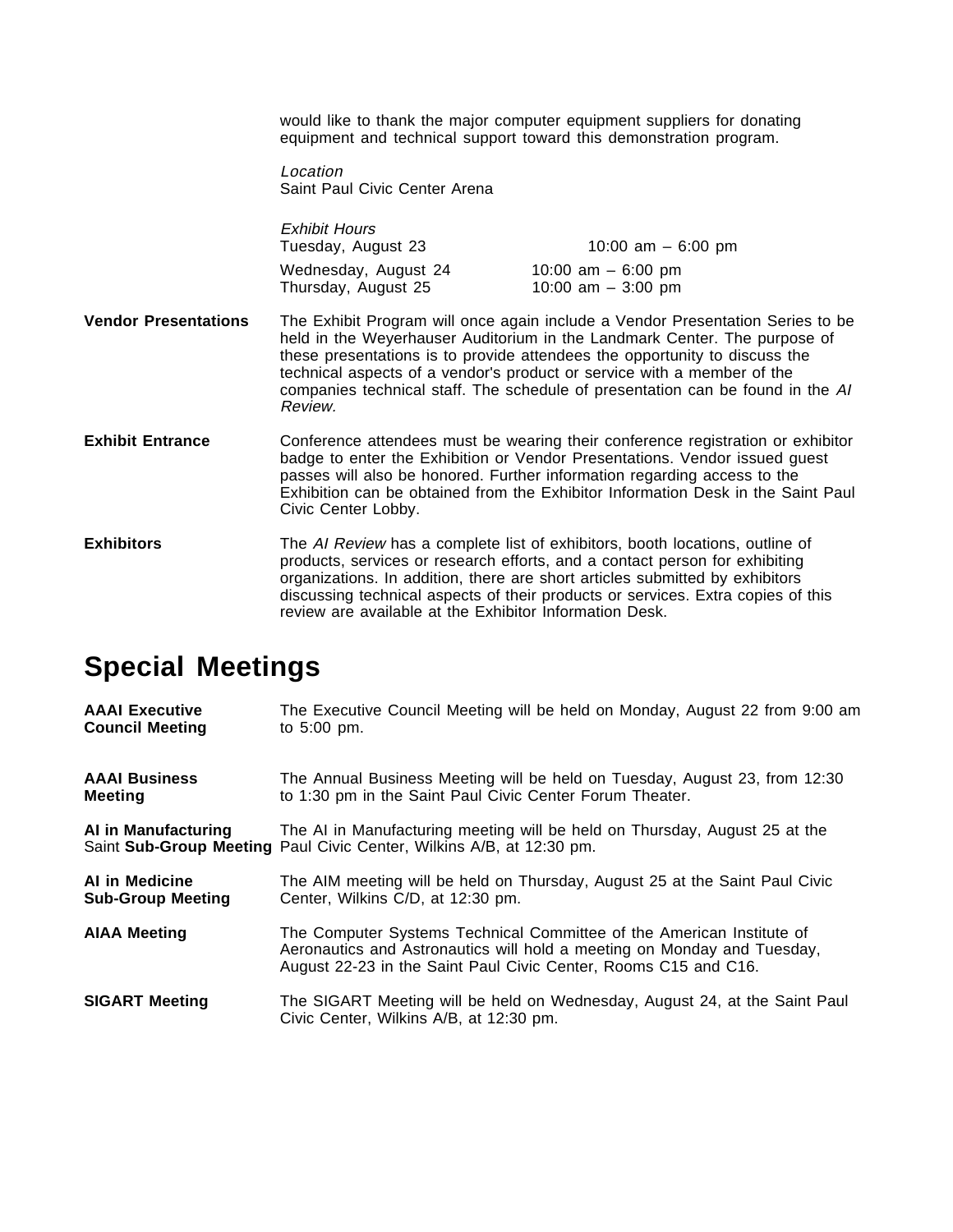# **Conference Program Schedule**

# **Tutorial Program Schedule**

### **SATURDAY, AUGUST 20**

2:00 – 6:00 pm Conference Registration Opens

Civic Center Lobby<br>1:00 - 5:00 pm Civic Center Room C23

Press Room Opens

### **SUNDAY, AUGUST 21**

Civic Center Lobby 8:00 am – 4:00 pm Press Room Open Civic Center Room C23

8:00 am – 5:00 pm Conference Registration

9:00 am – 1:00 pm BREAK—10:30 – 11:00 am

 $2:00 - 6:00$  pm

BREAK—3:30 – 4:00 pm

**TUTORIAL SESSIONS** (being held at the Saint Paul Civic Center and Radisson Hotel Saint Paul)

# Wilkins Ballroom A/B **Tutorial SA1: Introduction to AI and Expert Systems I: Their Application**<br> **And Civic Center Consequences**  $$ Randall Davis and Patrick Winston Wilkins Ballroom C/D **Tutorial SA2: Programming with the Common Lisp Object System** Civic Center **Daniel G. Bobrow and Gregor Kiczales** Minnesota Ballroom **Tutorial SA3: Knowledge Representation: Design Issues** Radisson Hotel **Doug Skuce and John Sowa** Wilkins Auditorium **Tutorial SA4: Artificial Intelligence Applications in Hardware Diagnosis** Civic Center **Matthew L. Ginsberg and Narinder P. Singh** Capitol Room **Tutorial SA5: Machine Learning** Radisson Hotel **Pat Langley and Jaime Carbonell** 1:00 – 2:00 pm LUNCH Wilkins Ballroom A/B **Tutorial SP1: Introduction to AI and Expert Systems-II: Getting Started** Civic Center **Avron Barr** and Dina Barr Wilkins Ballroom C/D **Tutorial SP2: Verification and Validation of Expert Systems** Civic Center **Rolf A. Stachowitz and Chin-Liang Chang** Minnesota Ballroom **Tutorial SP3: Artificial Intelligence and Design** Radisson Hotel **Louis Steinberg and Christopher Tong** Wilkins Auditorium **Tutorial SP4: Constraint Directed Reasoning** Civic Center **Rina Dechter and Mark Fox**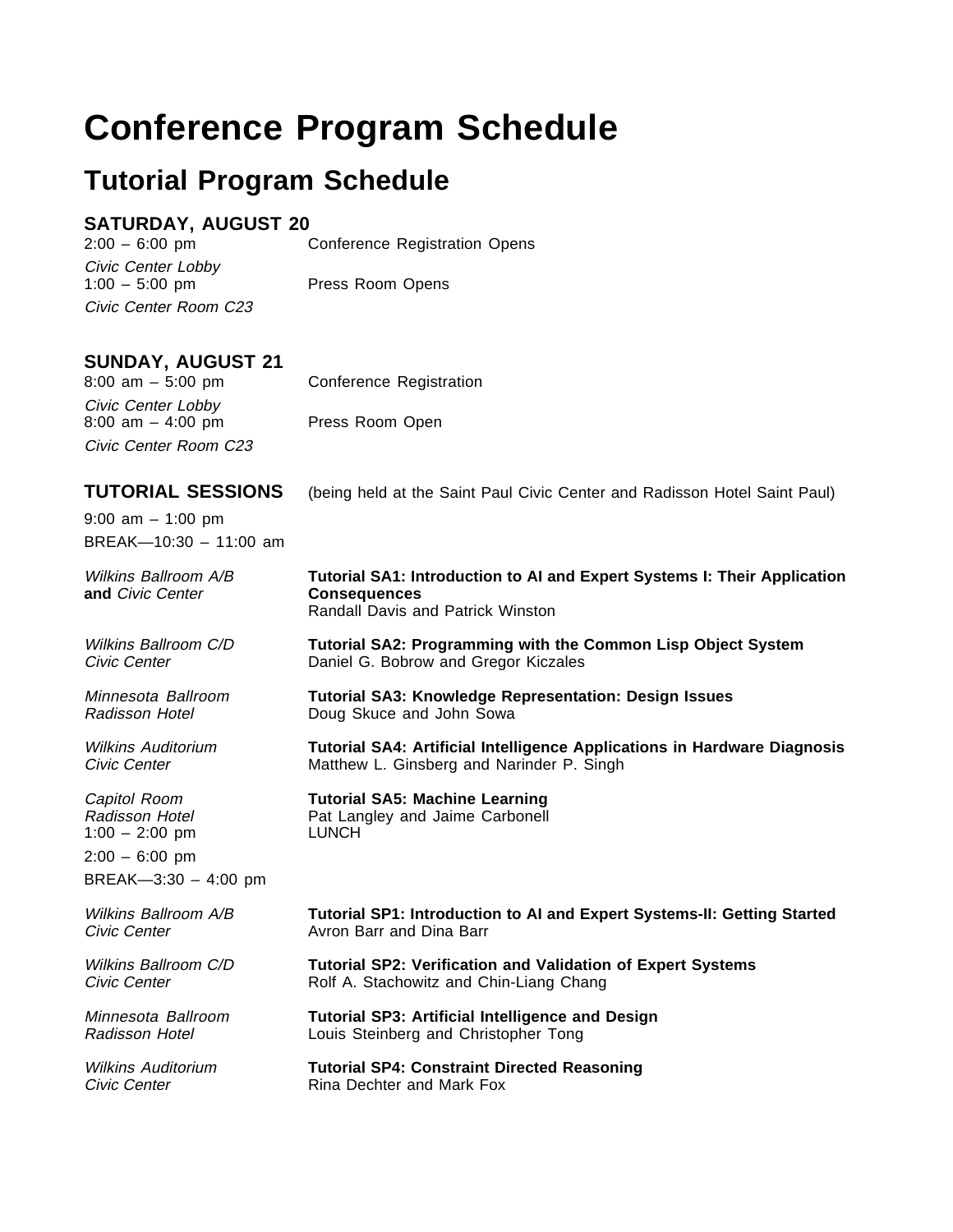| Capitol Room   | <b>Tutorial SP5: Logic Programming Techniques</b> |
|----------------|---------------------------------------------------|
| Radisson Hotel | Steven Hardy and Leon Sterling                    |

## **MONDAY, AUGUST 22**

| 8:00 am - 6:00 pm                             | <b>Conference Registration</b>                                                |
|-----------------------------------------------|-------------------------------------------------------------------------------|
| Civic Center Lobby<br>8:30 am $-$ 4:00 pm     | Press Room Open                                                               |
| Civic Center Room C23<br>$9:00$ am $-5:00$ pm | <b>AAAI Executive Council Meeting</b>                                         |
| $8:00$ am $-5:00$ pm                          | AIAA Computer Systems Technical Committee Meeting                             |
| Rooms C15 and C16<br>Civic Center             |                                                                               |
| TUTORIAL SESSIONS                             | (being held at the Saint Paul Civic Center and Radisson Hotel Saint Paul)     |
| 9:00 am - 1:00 pm<br>BREAK-10:30 - 11:00 am   |                                                                               |
| Wilkins Ballroom A/B                          | <b>Tutorial MA1: Uncertainty Management in AI Systems</b>                     |
| Civic Center                                  | Judea Pearl and Glenn Shafer                                                  |
| Wilkins Ballroom C/D                          | <b>Tutorial MA2: Neural Network Architectures for Artificial Intelligence</b> |
| Civic Center                                  | Geoffrey E. Hinton and David E. Rumelhart                                     |
| Minnesota Ballroom                            | <b>Tutorial MA3: Evaluating Knowledge Engineering Tools</b>                   |
| Radisson Hotel                                | Paul Harmon and Ric Mayer                                                     |
| <b>Wilkins Auditorium</b>                     | <b>Tutorial MA4: Planning and Reasoning About Time</b>                        |
| Civic Center                                  | Thomas Dean and Yoav Shoham                                                   |
| Capitol Ballroom                              | Tutorial MA5: Natural Language-Beyond Single Sentence Systems                 |
| Radisson Hotel                                | James F. Allen and Bonnie L. Webber                                           |
| $1:00 - 2:00$ pm                              | <b>LUNCH</b>                                                                  |
| $2:00 - 6:00$ pm                              |                                                                               |
| BREAK-3:30 - 4:00 pm                          |                                                                               |
| Wilkins Ballroom A/B                          | <b>Tutorial MP1: Truth Maintenance Systems</b>                                |
| Civic Center                                  | David McAllester and Drew McDermott                                           |
| <b>Wilkins Ballroom C/D</b>                   | <b>Tutorial MP2: Task-Specific Problem Solving Architectures</b>              |
| Civic Center                                  | B. Chandrasekaran and Tom Bylander                                            |
| Minnesota Ballroom                            | <b>Tutorial MP3: Managing Expert Systems Projects</b>                         |
| Radisson Hotel                                | Gary Kahn and Neil Jacobstein                                                 |
|                                               |                                                                               |
| <b>Wilkins Auditorium</b>                     | <b>Tutorial MP4: Knowledge Acquisition for Knowledge-Based Systems</b>        |
| Civic Center                                  | John H. Boose and Brian R. Gaines                                             |
| Capitol Ballroom                              | <b>Tutorial MP5: Qualitative Simulation and Causal Models</b>                 |
| Radisson Hotel                                | Benjamin Kuipers and Brian Williams                                           |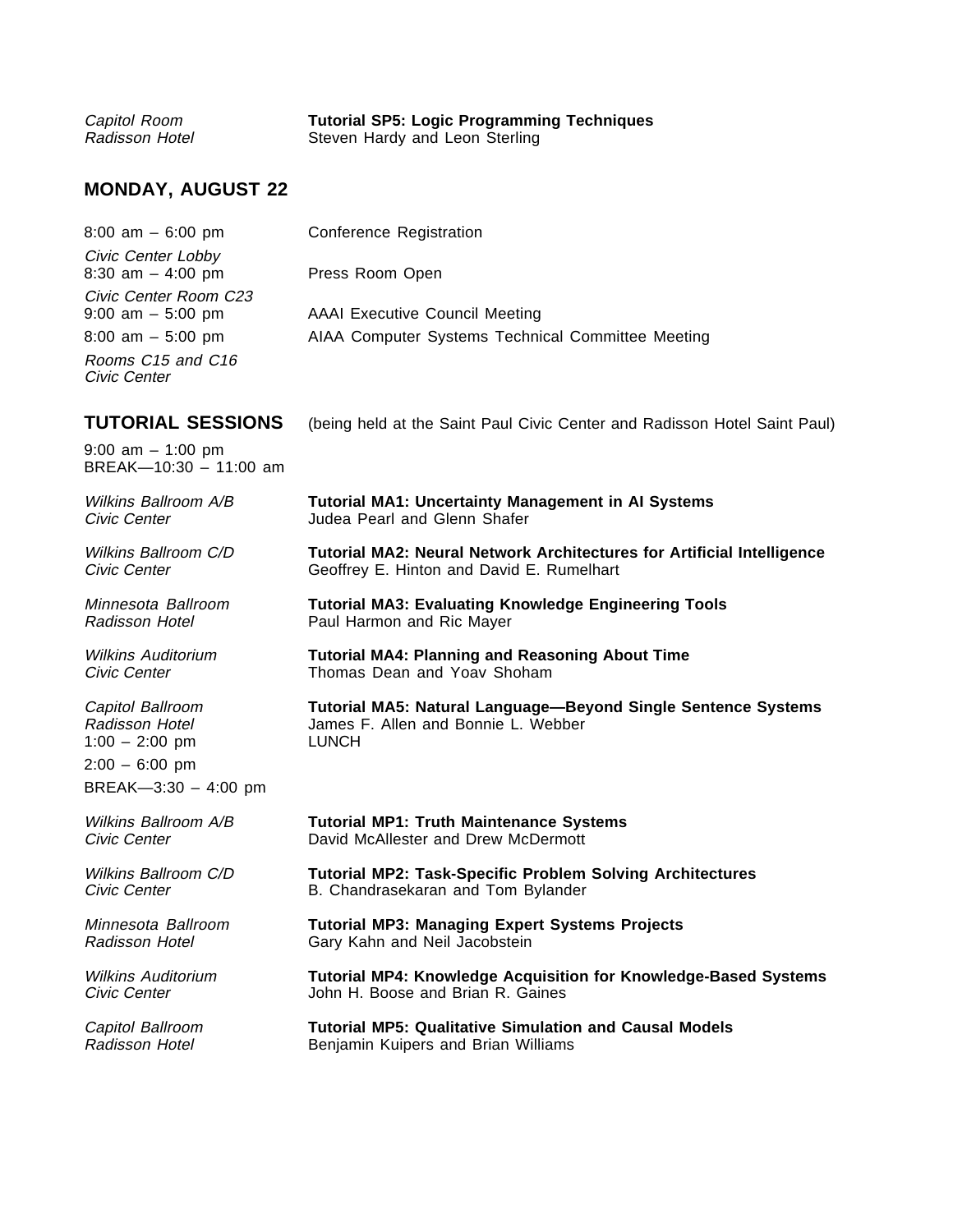## **TUESDAY MORNING, AUGUST 23**

| $8:00$ am $-5:00$ pm<br>Civic Center Lobby                       | Conference Registration                                                                                                                                     |
|------------------------------------------------------------------|-------------------------------------------------------------------------------------------------------------------------------------------------------------|
| 7:30 am $-$ 3:30 pm<br>Civic Center Room C23                     | Press Room Open                                                                                                                                             |
| $8:00$ am $-5:00$ pm<br>Rooms C15 & C16<br>Civic Center          | AIAA Computer Systems Technical Committee Meeting                                                                                                           |
| 10:00 am $-$ 6:00 pm<br>Civic Center Arena                       | <b>Exhibition Open</b>                                                                                                                                      |
| <b>Technical Paper Sessions</b>                                  | (Saint Paul Civic Center and Radisson Hotel Saint Paul)                                                                                                     |
| $9:00 - 10:40$ am<br>Forum Theater<br>Civic Center               | Invited Talk-Title: What is the Computational Power of the Brain?<br>Terrence Sejnowski, Johns Hopkins University                                           |
| $9:00 - 10:40$ am<br>Minnesota Ballroom<br><b>Radisson Hotel</b> | <b>Paper Session: Planning 1</b><br>(Session Chair: Barbara Hayes-Roth)                                                                                     |
| $9:00 - 9:25$ am                                                 | <b>Prevention Techniques for a Temporal Planner</b><br>John C. Hogge, Texas Instruments                                                                     |
| $9:25 - 9:50$ am                                                 | An Analysis of Time Dependent Planning<br>Thomas Dean and Mark Boddy, Brown University                                                                      |
| $9:50 - 10:15$ am                                                | <b>Extending Conventional Planning Techniques to Handle Actions with</b><br><b>Context-Dependent Effects</b><br>Edwin P.D. Pednault, AT&T Bell Laboratories |
| $10:15 - 10:40$ am                                               | <b>Goals as Parallel Program Specifications</b><br>Leslie Pack Kaelbling, SRI International and Stanford University                                         |
| $9:00 - 10:40$ am<br>Wilkins Ballroom A/B<br>Civic Center        | Paper Session: Search 1<br>(Session Chair: David McAllester)                                                                                                |
| $9:00 - 9:25$ am                                                 | Parallel Heuristic Search of State-Space Graphs: A Summary of Results<br>Vipin Kumar, K. Ramesh, and V. Nageshwara Rao, University of Texas at<br>Austin    |
| $9:25 - 9:50$ am                                                 | Distributed Tree Search and its Application to Alpha-Beta Pruning<br>Chris Ferguson and Richard E. Korf, University of California, Los Angeles              |
| $9:50 - 10:15$ am                                                | Some Experiments with Case-Based Search<br>Steven Bradtke and Wendy G. Lehnert, University of Massachusetts                                                 |
| $10:15 - 10:40$ am                                               | <b>Real-Time Heuristic Search: New Results</b><br>Richard E. Korf, University of California, Los Angeles                                                    |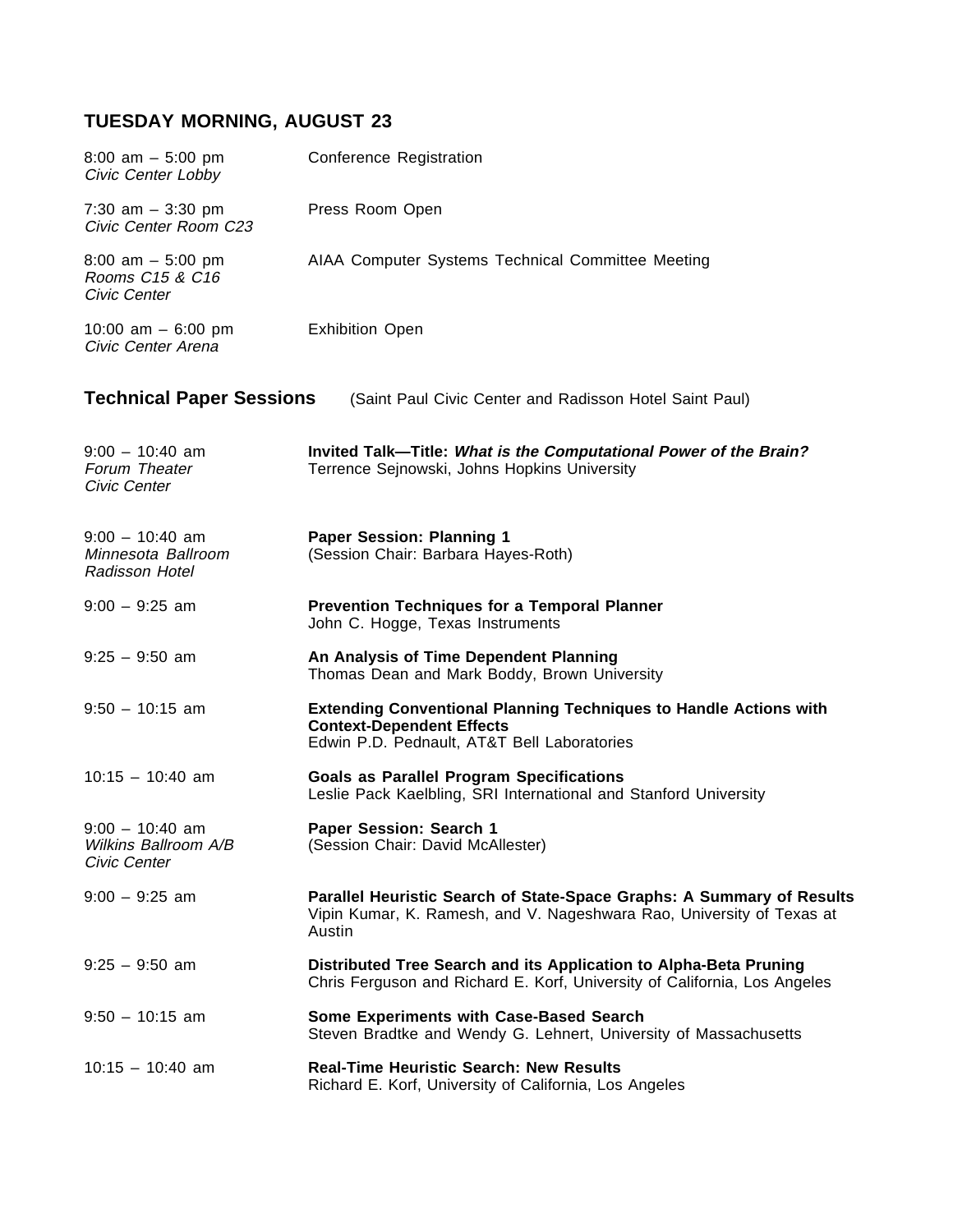| $9:00 - 10:40$ am<br>Wilkins Ballroom C/D<br>Civic Center     | <b>Paper Session: Robotics</b>                                                                                                                                                                  |
|---------------------------------------------------------------|-------------------------------------------------------------------------------------------------------------------------------------------------------------------------------------------------|
| $9:00 - 9:25$ am                                              | <b>Compliance Viewed as Programming a Damped Spring</b><br>Stephen J. Buckley, IBM Thomas J. Watson Research Center                                                                             |
| $9:25 - 9:50$ am                                              | <b>Reasoning About Grasping</b><br>S. A. Stansfield, Sandia National Laboratories                                                                                                               |
| $9:50 - 10:15$ am                                             | A Robust, Qualitative Method for Spatial Learning in Unknown<br><b>Environments</b><br>Benjamin Kuipers and Yung-Tai Byun, University of Texas at Austin                                        |
| $10:15 - 10:40$ am                                            | <b>Subassembly Stability</b><br>Nico Boneschanscher and Hans van der Drift, Delft University of Technology<br>Stephen J. Buckley and Russell H. Taylor, IBM Thomas J. Watson Research<br>Center |
| $10:40 - 11:10$ am                                            | <b>BREAK</b>                                                                                                                                                                                    |
| 11:10 am $-$ 12:25 pm<br>Forum Theater<br>Civic Center        | <b>Invited Talk</b><br>Takeo Kanade, Carnegie Mellon University                                                                                                                                 |
| 11:10 am $-$ 12:25 pm<br>Minnesota Ballroom<br>Radisson Hotel | Paper Session: Inheritance 1<br>(Session Chair: Bill Mark)                                                                                                                                      |
| $11:10 - 11:35$ am                                            | A Deductive Pattern Matcher<br>Robert M. MacGregor, USC-Information Sciences Institute                                                                                                          |
| 11:35 am $-$ 12:00 pm                                         | A Model and Representation for Type Information and Its Use in<br><b>Reasoning with Defaults</b><br>Lin Padgham, Linkoping University                                                           |
| $12:00 - 12:25$ pm                                            | Beyond ISA: Structures for Plausible Inference in Semantic Networks<br>Paul R. Cohen and Cynthia L. Loiselle, University of Massachusetts                                                       |
| 11:10 am $-$ 12:25 pm<br>Wilkins Ballroom A/B<br>Civic Center | <b>Paper Session: Search 2</b><br>(Session Chair: Vipin Kumar)                                                                                                                                  |
| $11:10 - 11:35$ am                                            | An Exact Best-First Search Procedure for the Constrained Rectangular<br><b>Guillotine Knapsack Problem</b><br>K. V. Viswanathan and A. Bagchi, Indian Institute of Management                   |
| 11:35 am $-$ 12:00 pm                                         | <b>Tree-Clustering Schemes for Constraint-Processing</b><br>Rina Dechter and Judea Pearl, University of California, Los Angeles                                                                 |
| $12:00 - 12:25$ pm                                            | A Rearrangement Search Strategy for Determining Propositional<br><b>Satisfiability</b><br>Ramin Zabih, Stanford University and David McAllester, Cornell University                             |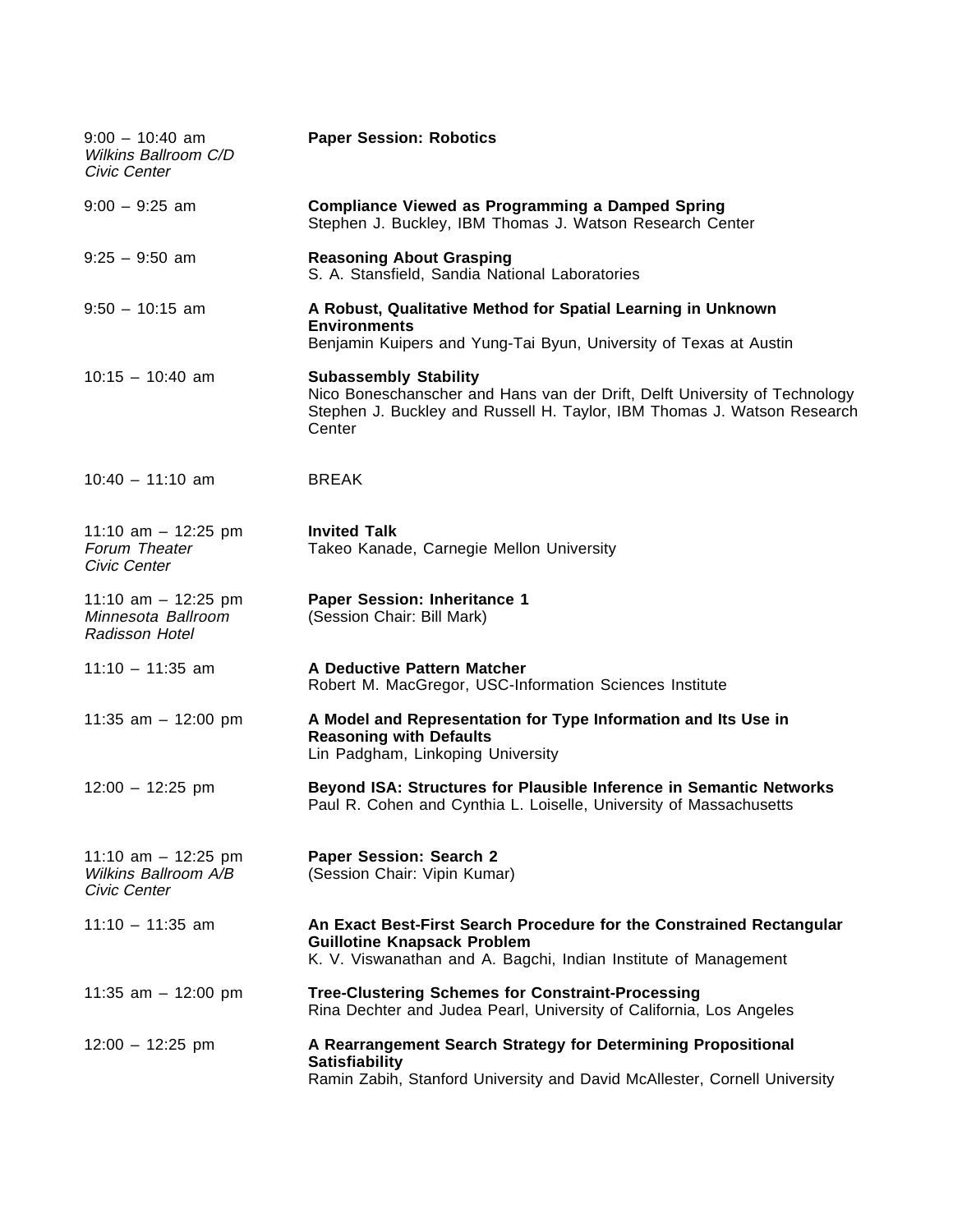| 11:10 am $-$ 12:25 pm<br>Wilkins Ballroom C/D<br>Civic Center | Paper Session: Architectures and Language for Problem Solving<br>(Session Chair: Greg Clemenson)                                      |
|---------------------------------------------------------------|---------------------------------------------------------------------------------------------------------------------------------------|
| $11:10 - 11:35$ am                                            | Tuning A Blackboard-Based Application: A Case Study Using GBB<br>Daniel D. Corkill and Kevin Q Gallagher, University of Massachusetts |
| 11:35 am $-$ 12:00 pm                                         | A Tree Representation for Parallel Problem Solving<br>L. V. Kale, University of Illinois                                              |
| $12:00 - 12:25$ pm                                            | <b>Parallel Hardware for Constraint Satisfaction</b><br>Michael J. Swain and Paul R. Cooper, University of Rochester                  |

## **TUESDAY AFTERNOON, AUGUST 23**

| $12:25 - 2:00$ pm | <b>LUNCH</b> |
|-------------------|--------------|
|-------------------|--------------|

| $12:30 - 1:30$ pm | <b>AAAI Annual Business Meeting</b> |
|-------------------|-------------------------------------|
| Forum Theater     |                                     |
| Civic Center      |                                     |

| <b>Technical Paper Sessions</b>                                 | (Saint Paul Civic Center and Radisson Hotel Saint Paul)                                                                                              |
|-----------------------------------------------------------------|------------------------------------------------------------------------------------------------------------------------------------------------------|
| $2:00 - 3:15$ pm<br>Forum Theater<br>Civic Center               | Invited Talk-Title: Exploiting Task Structure to Automate Knowledge<br><b>Acquisition</b><br>John McDermott, Digital Equipment Corporation           |
| $2:00 - 3:15$ pm<br>Minnesota Ballroom<br><b>Radisson Hotel</b> | Paper Session: Inheritance 2<br>(Session Chair: David Etherington)                                                                                   |
| $2:00 - 2:25$ pm                                                | Tractable Theories of Multiple Defeasible Inheritance in Ordinary<br><b>Nonmonotonic Logics</b><br>Brian A. Haugh, Martin Marietta Laboratories      |
| $2:25 - 2:50$ pm                                                | <b>Mixing Strict and Defeasible Inheritance</b><br>John F. Horty, Carnegie Mellon University and Richmond H. Thomason,<br>University of Pittsburgh   |
| $2:50 - 3:15$ pm                                                | Nonmonotonic Inheritance and Generic Reflexives<br>David Touretzky, Carnegie Mellon University and Richmond H. Thomason,<br>University of Pittsburgh |
| $2:00 - 2:50$ pm<br>Wilkins Ballroom A/B<br>Civic Center        | Paper Session: Natural Language-Syntax<br>(Session Chair: Eugene Charniak)                                                                           |
| $2:00 - 2:25$ pm                                                | Representing Pronouns in Logical Form: Computational Constraints and<br><b>Linguistic Evidence</b><br>Mary P. Harper, Brown University               |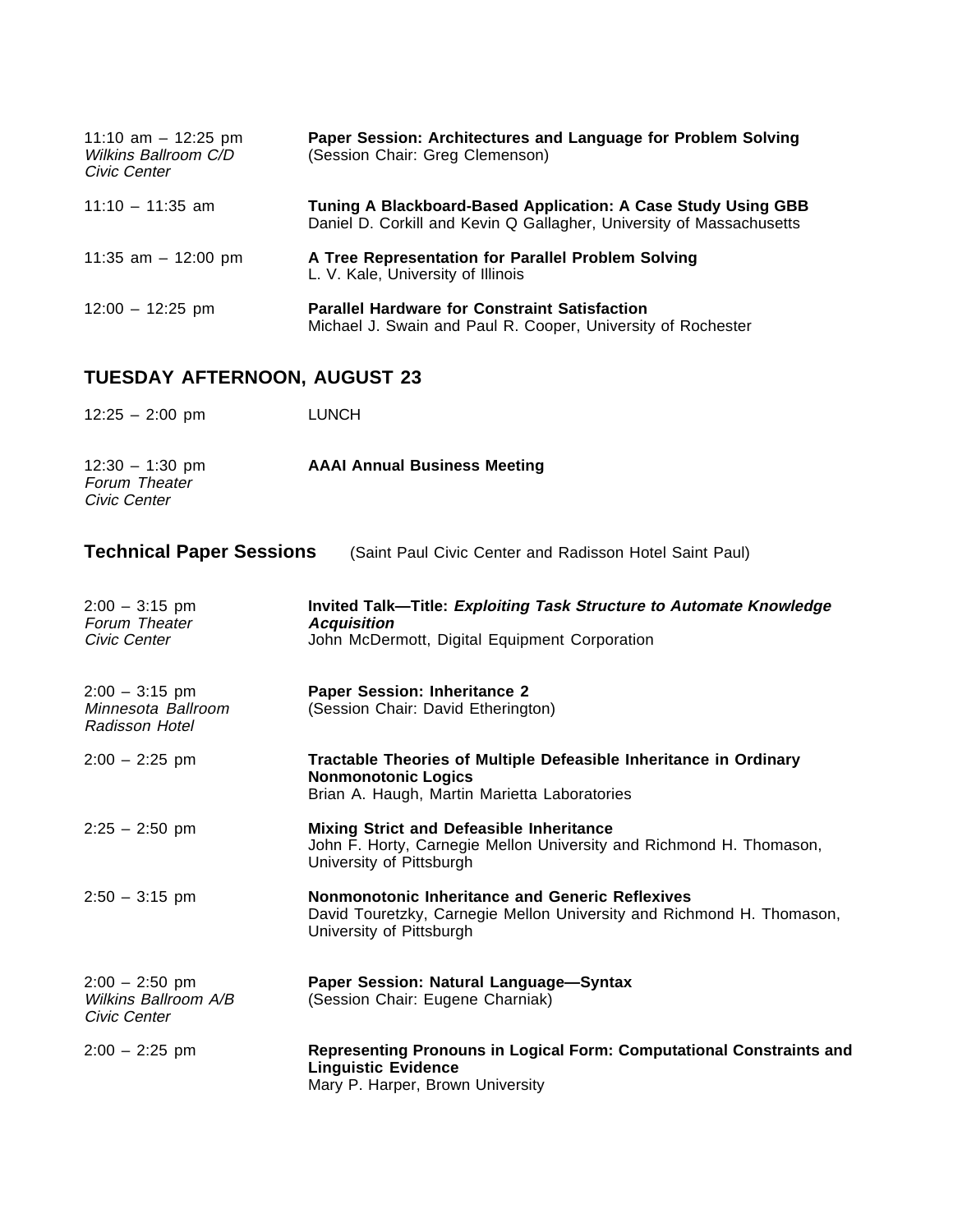| $2:25 - 2:50$ pm                                         | Principle-Based Interpretation of Natural Language Quantifiers<br>Samuel S. Epstein, Bell Communications Research                                                                 |
|----------------------------------------------------------|-----------------------------------------------------------------------------------------------------------------------------------------------------------------------------------|
| $2:00 - 3:15$ pm<br>Wilkins Ballroom C/D<br>Civic Center | <b>Paper Session: Vision</b><br>(Session Chair: Steven Barnard)                                                                                                                   |
| $2:00 - 2:25$ pm                                         | On the Extraction of Shape Information from Shading<br>Alex Pentland, Massachusetts Institute of Technology                                                                       |
| $2:25 - 2:50$ pm                                         | <b>Feature Recognition Using Correlated Information Contained in Multiple</b><br><b>Neighborhoods</b><br>Andrea Califano, IBM Thomas J. Watson Research Center                    |
| $2:50 - 3:15$ pm                                         | Performance of a System to Locate Address Blocks on Mail Pieces<br>Ching-Huei Wang, Paul W. Palumbo, and Sargur N. Srihari, State University<br>of New York at Buffalo            |
| $3:15 - 3:45$ pm                                         | <b>BREAK</b>                                                                                                                                                                      |
| $3:45 - 5:25$ pm<br>Forum Theater<br>Civic Center        | Invited Panel—Title: Results from a Study of the First Wave of Expert<br><b>System</b><br><b>Applications to Business</b><br>Edward Feigenbaum, Stanford University               |
| $3:45 - 5:25$ pm<br>Minnesota Ballroom<br>Radisson Hotel | <b>Paper Session: Planning 2</b><br>(Session Chair: Tom Dean)                                                                                                                     |
| $3:45 - 4:10$ pm                                         | <b>Predictability Versus Responsiveness: Coordinating Problem Solvers in</b><br><b>Dynamic Domains</b><br>Edmund H. Durfee and Victor R. Lesser, University of Massachusetts      |
| $4:10 - 4:35$ pm                                         | <b>Intelligent Real-Time Monitoring</b><br>Thomas J. Laffey, Scott M. Weitzenkamp, James L. Schmidt, Jackson Y.<br>Read and Simon A. Kao, Lockheed Artificial Intelligence Center |
| $4:35 - 5:00$ pm                                         | <b>Reactive Plan Revision</b><br>Peng Si Ow, Stephen F. Smith, and Alfred Thiriez, Carnegie Mellon University                                                                     |
| $5:00 - 5:25$ pm                                         | <b>Integrating Planning, Execution and Monitoring</b><br>Jose A. Ambros-Ingerson, University of California, Irvine and Sam Steel,<br>University of Essex                          |
| $3:45 - 5:25$ pm<br>Wilkins Ballroom A/B<br>Civic Center | <b>Paper Session: Nonstandard Logics</b><br>(Session Chair: Kurt Konolige)                                                                                                        |
| $3:45 - 4:10$ pm                                         | <b>Investigations into a Theory of Knowledge Base Revision</b><br>Mukesh Dalal and Alex Borgida, Rutgers University                                                               |
| $4:10 - 4:35$ pm                                         | Towards a Theory of Hypothetical Reasoning<br>Anthony J. Bonner, Rutgers University                                                                                               |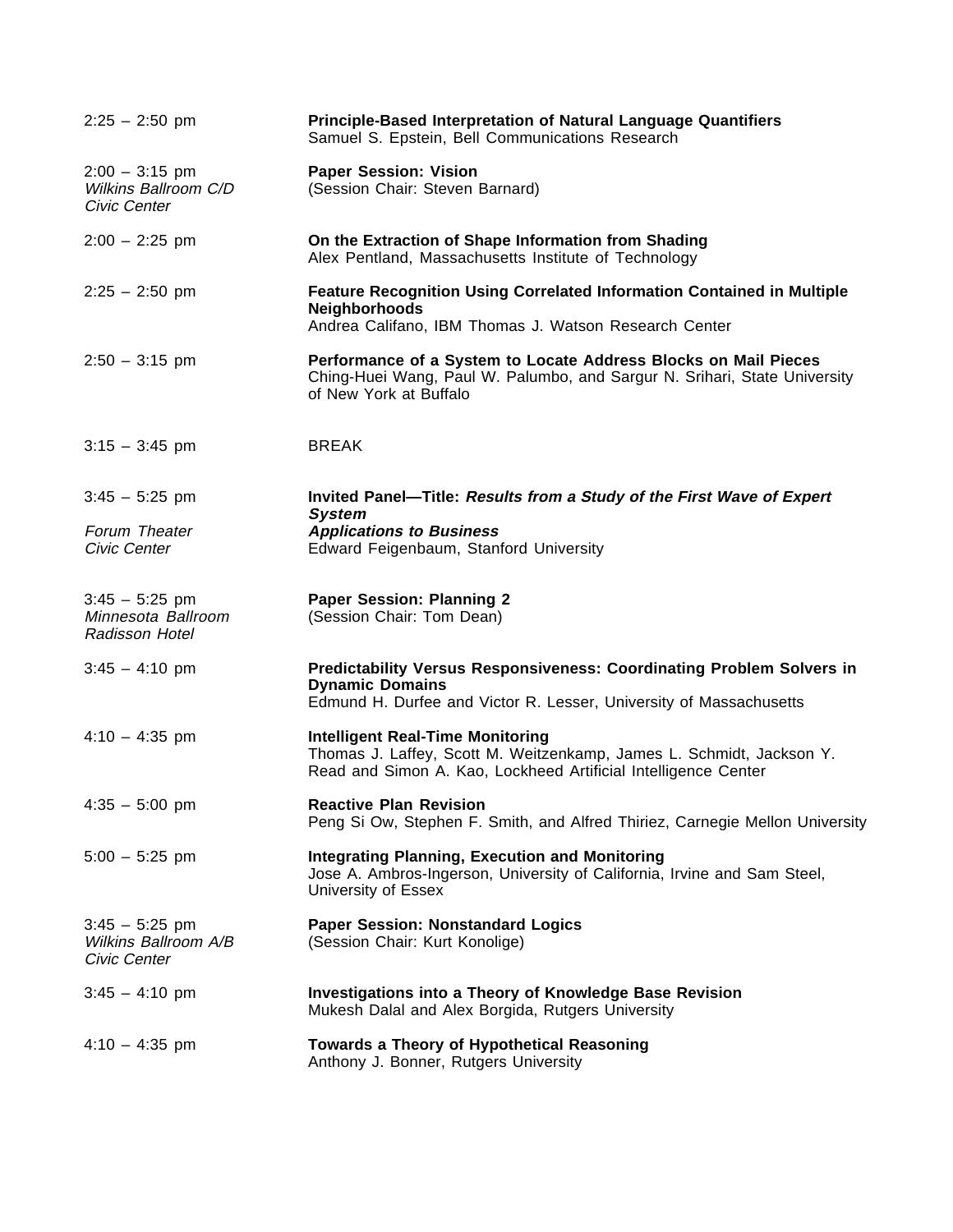| $4:35 - 5:00$ pm                                         | Adding Number Restrictions to a Four-Valued Terminological Logic<br>Peter F. Patel-Schneider, Schlumberger Palo Alto Research                                                                   |
|----------------------------------------------------------|-------------------------------------------------------------------------------------------------------------------------------------------------------------------------------------------------|
| $5:00 - 5:25$ pm                                         | <b>Normal Multimodal Logics</b><br>Laurent Catach, IBM Paris Scientific Center                                                                                                                  |
| $3:45 - 5:25$ pm<br>Wilkins Ballroom C/D<br>Civic Center | <b>Paper Session: Production Systems</b><br>(Session Chair: Robert Cassels)                                                                                                                     |
| $3:45 - 4:10$ pm                                         | Suitability of Message Passing Computers for Implementing Production<br><b>Systems</b><br>Anoop Gupta, Stanford University and Milind Tambe, Carnegie Mellon<br>University                      |
| $4:10 - 4:35$ pm                                         | Comparison of the Rete and Treat Production Matchers for Soar (A<br>Summary)<br>Pandurang Nayak and Anoop Gupta, Stanford University and Paul<br>Rosenbloom, USC-Information Sciences Institute |
| $4:35 - 5:00$ pm                                         | <b>Optimizing Rules in Production System Programs</b><br>Toru Ishida, NTT Communications and Information Processing Laboratories                                                                |
| $5:00 - 5:25$ pm                                         | The Challenge of Real-Time Process Control for Production Systems<br>Franz Barachini and Norbert Theuretzbacher, ALCATEL Austria                                                                |

### **TUESDAY EVENING, AUGUST 23**

| $6:30 - 9:00$ pm | <b>Reception: Minneapolis Zoological Gardens</b> |
|------------------|--------------------------------------------------|
|------------------|--------------------------------------------------|

### **WEDNESDAY MORNING, AUGUST 24**

| $8:00$ am $-5:00$ pm<br>Civic Center Lobby    | Conference Registration |
|-----------------------------------------------|-------------------------|
| $8:30$ am $-3:30$ pm<br>Civic Center Room C23 | Press Room Open         |
| 10:00 am $-$ 6:00 pm<br>Civic Center Arena    | <b>Exhibition Open</b>  |

### **Technical Plenary Sessions** (Saint Paul Civic Center)

| $9:00 - 10:40$ am    | <b>Presidential Address: Towards a Theory of Knowledge</b> |
|----------------------|------------------------------------------------------------|
| <b>Forum Theater</b> | Raj Reddy, Carnegie Mellon University                      |
| Civic Center         |                                                            |

10:40 – 11:10 am BREAK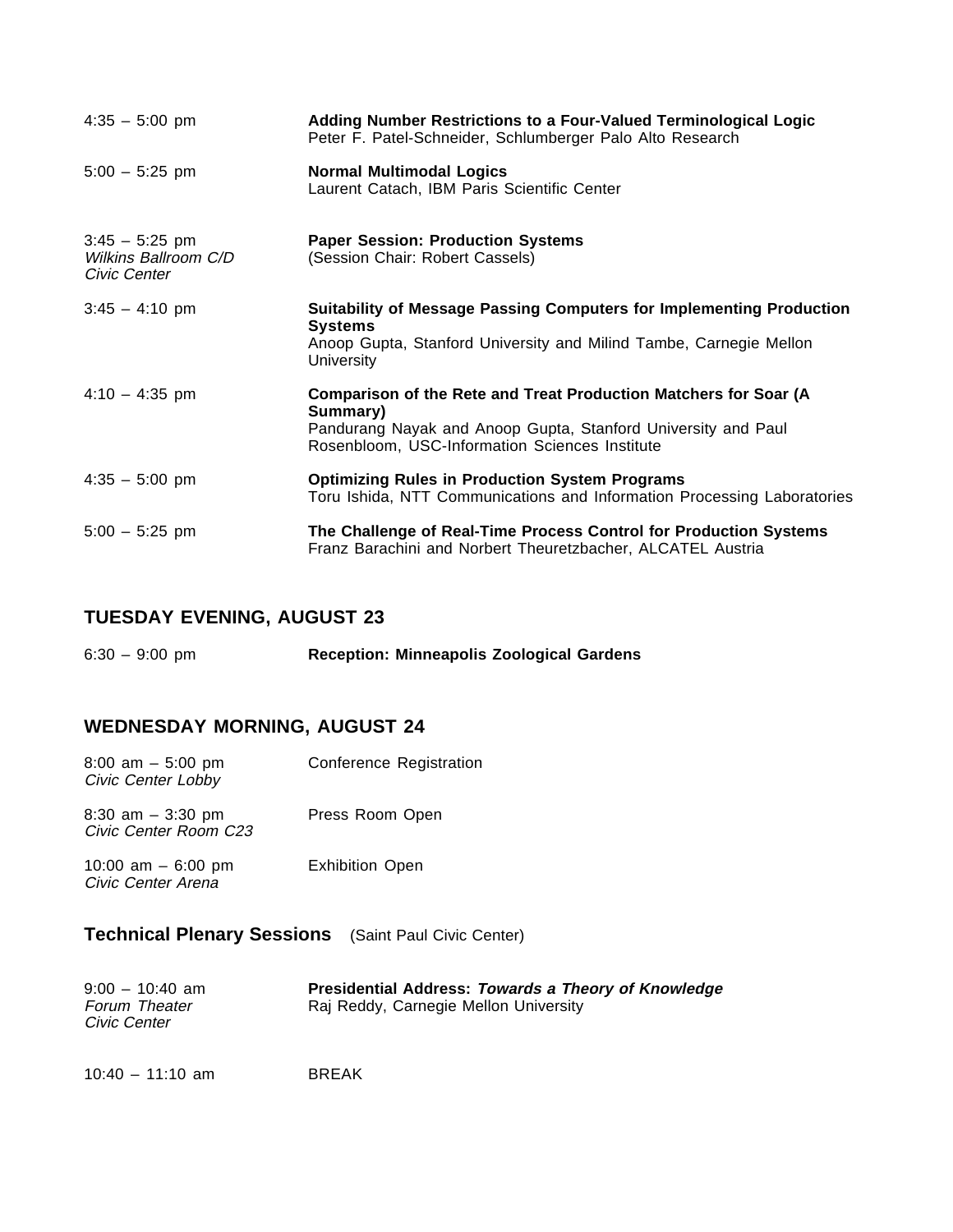| 11:10 am $-$ 12:25 pm<br>Forum Theater<br>Civic Center | <b>Best Papers Award Winners</b><br>Donation provided by the Editorial Board of the journal, Artificial Intelligence,<br>published by Elsevier-North Holland |
|--------------------------------------------------------|--------------------------------------------------------------------------------------------------------------------------------------------------------------|
| $11:00 - 11:25$ am                                     | Presentation of Award by Daniel Bobrow, Editor-in-Chief, Artificial<br>Intelligence                                                                          |
| $11:25 - 11:55$ am                                     | MINIMA: A Symbolic Approach to Qualitative Algebraic Reasoning<br>Brian C. Williams, Massachusetts Institute of Technology                                   |
| 11:55 am $-$ 12:25 pm                                  | <b>Quantitative Results Concerning the Utility of Explanation</b><br>Steven Minton, Carnegie Mellon University                                               |

### **WEDNESDAY AFTERNOON, AUGUST 24**

- 12:30 2:00 pm LUNCH
- 12:30 1:30 pm **SIGART Meeting** Wilkins Ballroom A/B Civic Center

| <b>Technical paper sessions</b>                          | (Saint Paul Civic Center and Radisson Hotel Saint Paul)                                                                                                               |
|----------------------------------------------------------|-----------------------------------------------------------------------------------------------------------------------------------------------------------------------|
| $2:00 - 3:15$ pm<br>Forum Theater<br>Civic Center        | Invited Talk-Title: In Search of the Real World: Practical Utility of Al<br>Earl Sacerdoti, SoftTouch Systems                                                         |
| $2:00 - 3:15$ pm<br>Minnesota Ballroom<br>Radisson Hotel | Paper Session: Qualitative Reasoning 1<br>(Session Chair: Johan de Kleer)                                                                                             |
| $2:00 - 2:25$ pm                                         | A Qualitative Approach to Mechanical Constraint<br>Paul Nielsen, University of Illinois at Urbana-Champaign                                                           |
| $2:25 - 2:50$ pm                                         | <b>Global Filters for Qualitative Behaviors</b><br>Peter Struss, Siemens Corporation                                                                                  |
| $2:50 - 3:15$ pm                                         | Generating Global Behaviors Using Deep Knowledge of Local Dynamics<br>Kenneth Man-Kam Yip, Massachusetts Institute of Technology                                      |
| $2:00 - 3:15$ pm<br>Wilkins Ballroom A/B<br>Civic Center | Paper Session: Learning and Knowledge Acquisition 1<br>(Session Chair: Bruce Porter)                                                                                  |
| $2:00 - 2:25$ pm                                         | The Utility of Difference-Based Reasoning<br>Brian Falkenhainer, University of Illinois at Urbana-Champaign                                                           |
| $2:25 - 2:50$ pm                                         | Learning from Opportunities: Storing and Re-using Execution-Time<br><b>Optimizations</b><br>Kristian Hammond, Tim Converse, and Mitchell Marks, University of Chicago |
|                                                          |                                                                                                                                                                       |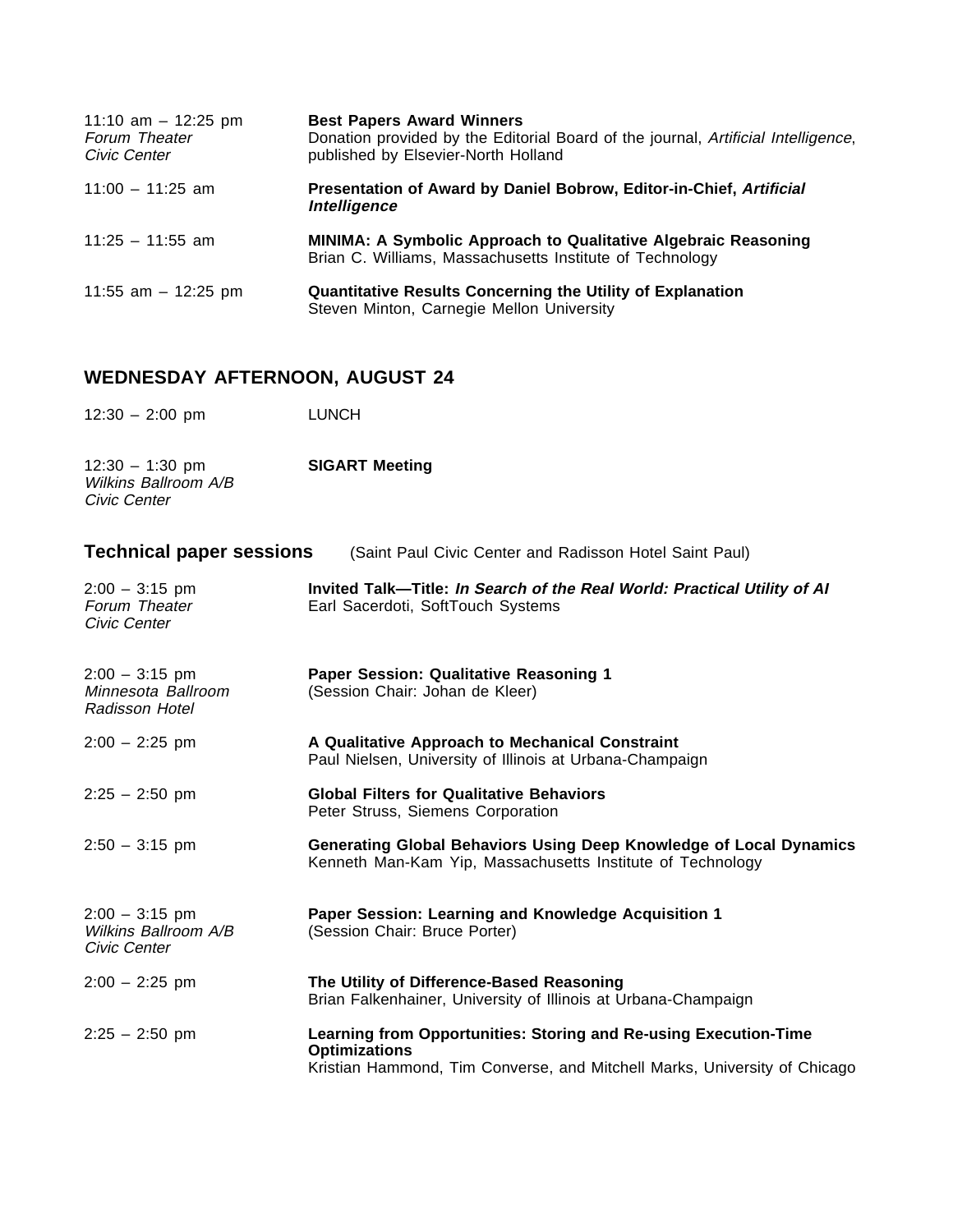| $2:50 - 3:15$ pm                                                | <b>Explanation-Based Indexing of Cases</b><br>Ralph Barletta and William Mark, Lockheed Artificial Intelligence Center                                                                      |
|-----------------------------------------------------------------|---------------------------------------------------------------------------------------------------------------------------------------------------------------------------------------------|
| $2:00 - 3:15$ pm<br>Wilkins Ballroom C/D<br>Civic Center        | Paper Session: Natural Language-Speech<br>(Session Chair: Julia Hirschberg)                                                                                                                 |
| $2:00 - 2:25$ pm                                                | The Integration of Unification-Based Syntax/Semantics and Memory-<br>Based Pragmatics for Real-Time Understanding of Noisy Continuous<br><b>Speech Input</b>                                |
|                                                                 | Hideto Tomabechi and Masaru Tomita, Carnegie Mellon University                                                                                                                              |
| $2:25 - 2:50$ pm                                                | Using Dialog-Level Knowledge Sources to Improve Speech Regulation<br>Alexander G. Hauptmann, Sheryl R. Young, and Wayne H. Ward, Carnegie<br><b>Mellon University</b>                       |
| $2:50 - 3:15$ pm                                                | Data-Driven Execution of Multi-Layered Networks for Automatic Speech<br><b>Recognition</b><br>Renato De Mori, Yoshua Bengio, and Regis Cardin, McGill University                            |
| $3:15 - 3:45$ pm                                                | <b>BREAK</b>                                                                                                                                                                                |
| $3:45 - 5:25$ pm<br>Forum Theater<br>Civic Center               | Invited Panel-Title: Where We Are and Where We Are Going<br>Howard Shrobe, Symbolics                                                                                                        |
| $3:45 - 5:25$ pm<br>Minnesota Ballroom<br><b>Radisson Hotel</b> | Paper Session: Qualitative Reasoning 2<br>(Session Chair: Walter Hamscher)                                                                                                                  |
| $3:45 - 4:10$ pm                                                | Non-Intersection of Trajectories in Qualitative Phase Space: A Global<br><b>Constraint for Qualitative Simulation</b><br>Wood W. Lee and Benjamin J. Kuipers, University of Texas at Austin |
| $4:10 - 4:35$ pm                                                | <b>Exaggeration</b><br>Daniel S. Weld, Massachusetts Institute of Technology                                                                                                                |
| $4:35 - 5:00$ pm                                                | <b>Qualitative Reasoning at Multiple Resolutions</b><br>Seshashayee S. Murthy, IBM Thomas J. Watson Research Center                                                                         |
| $5:00 - 5:25$ pm                                                | <b>Setting up Large-Scale Qualitative Models</b><br>Brian Falkenhainer and Kenneth D. Forbus, University of Illinois                                                                        |
| $3:45 - 5:25$ pm<br>Wilkins Ballroom A/B<br>Civic Center        | Paper Session: Formal Results in Learning<br>(Session Chair: Stuart Russell)                                                                                                                |
| $3:45 - 4:10$ pm                                                | <b>Infering Probabilistic Theories from Data</b><br>Edwin P.D. Pednault, AT&T Bell Laboratories                                                                                             |
| $4:10 - 4:35$ pm                                                | <b>Cumulative Learning in Neural Nets</b><br>L. G. Valiant, Harvard University                                                                                                              |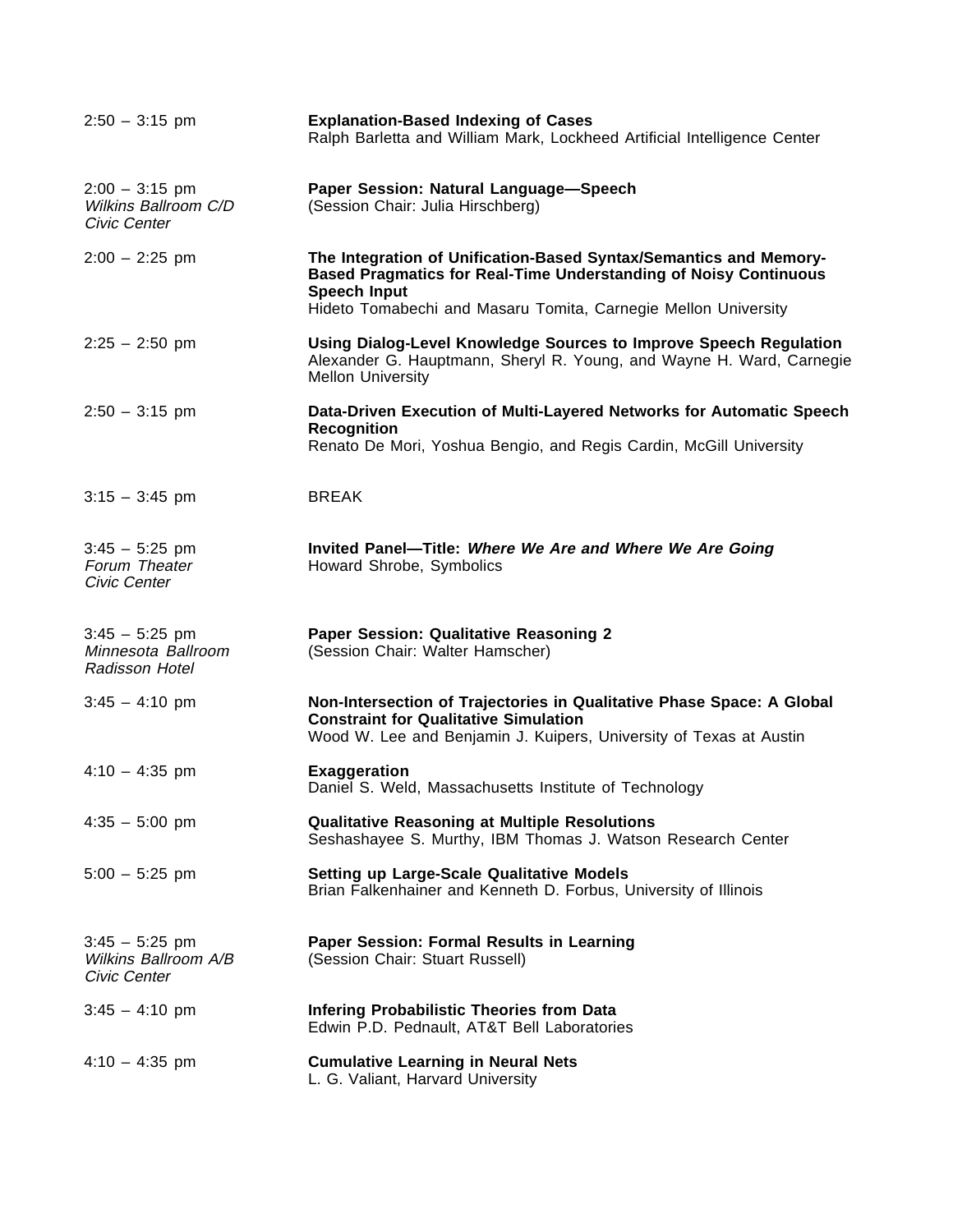| $4:35 - 5:00$ pm                                         | <b>Learning Complicated Concepts Reliably and Usefully</b><br>Ronald L. Rivest and Robert Sloan, Massachusetts Institute of Technology                                         |
|----------------------------------------------------------|--------------------------------------------------------------------------------------------------------------------------------------------------------------------------------|
| $5:00 - 5:25$ pm                                         | <b>Tree-Structured Bias</b><br>Stuart J. Russell, University of California, Berkeley                                                                                           |
| $3:45 - 5:25$ pm<br>Wilkins Ballroom C/D<br>Civic Center | Paper Session: Natural Language-Dialogue<br>(Session Chair: Lynn Bates)                                                                                                        |
| $3:45 - 4:10 \text{ pm}$                                 | Acquiring Lexical Knowledge from Text: A Case Study<br>Paul Jacobs and Uri Zernik, General Electric Research and Development<br>Center                                         |
| $4:10 - 4:35$ pm                                         | The Interpretation of Temporal Relations in Narrative<br>Fei Song and Robin Cohen, University of Waterloo                                                                      |
| $4:35 - 5:00$ pm                                         | Beyond Semantic Ambiguity: Dealing with an Extended Notion in Dialogue<br><b>Supporting Systems</b><br>Galina Datskovsky Moerdler and Kathleen R. McKeown, Columbia University |
| $5:00 - 5:25$ pm                                         | <b>Exploiting User Expertise in Answer Expression</b><br>David N. Chin, University of Hawaii at Manoa                                                                          |

## **THURSDAY MORNING, AUGUST 25**

| $8:00$ am $-5:00$ pm<br>Civic Center Lobby                                                 | Conference Registration                                                                                                 |  |
|--------------------------------------------------------------------------------------------|-------------------------------------------------------------------------------------------------------------------------|--|
| 8:30 am $-$ 12:30 pm<br>Civic Center Room C23                                              | Press Room Open                                                                                                         |  |
| 10:00 am $-$ 3:00 pm<br>Civic Center Arena                                                 | <b>Exhibition Open</b>                                                                                                  |  |
| <b>Technical paper sessions</b><br>(Saint Paul Civic Center and Radisson Hotel Saint Paul) |                                                                                                                         |  |
| $9:00 - 10:40$ am<br>Forum Theater<br>Civic Center                                         | Invited Talk-Title: Physically-Based Modeling for Vision and Graphics<br>Andrew Witkin, Schlumberger Palo Alto Research |  |
| $9:00 - 10:40$ am<br>Minnesota Ballroom<br>Radisson Hotel                                  | <b>Paper Session: Planning 3</b><br>(Session Chair: Mike Wellman)                                                       |  |
| $9:00 - 9:25$ pm                                                                           | Reasoning about Action Using a Possible Models Approach<br>Marianne Winslett, University of Illinois                    |  |
| $9:25 - 9:50$ pm                                                                           | A Theory of Debugging Plans and Interpretations<br>Reid G. Simmons, Massachusetts Institute of Technology               |  |
| $9:50 - 10:15$ pm                                                                          | Plan Abstraction Based on Operator Generalization<br>John S. Anderson and Arthur M. Farley, University of Oregon        |  |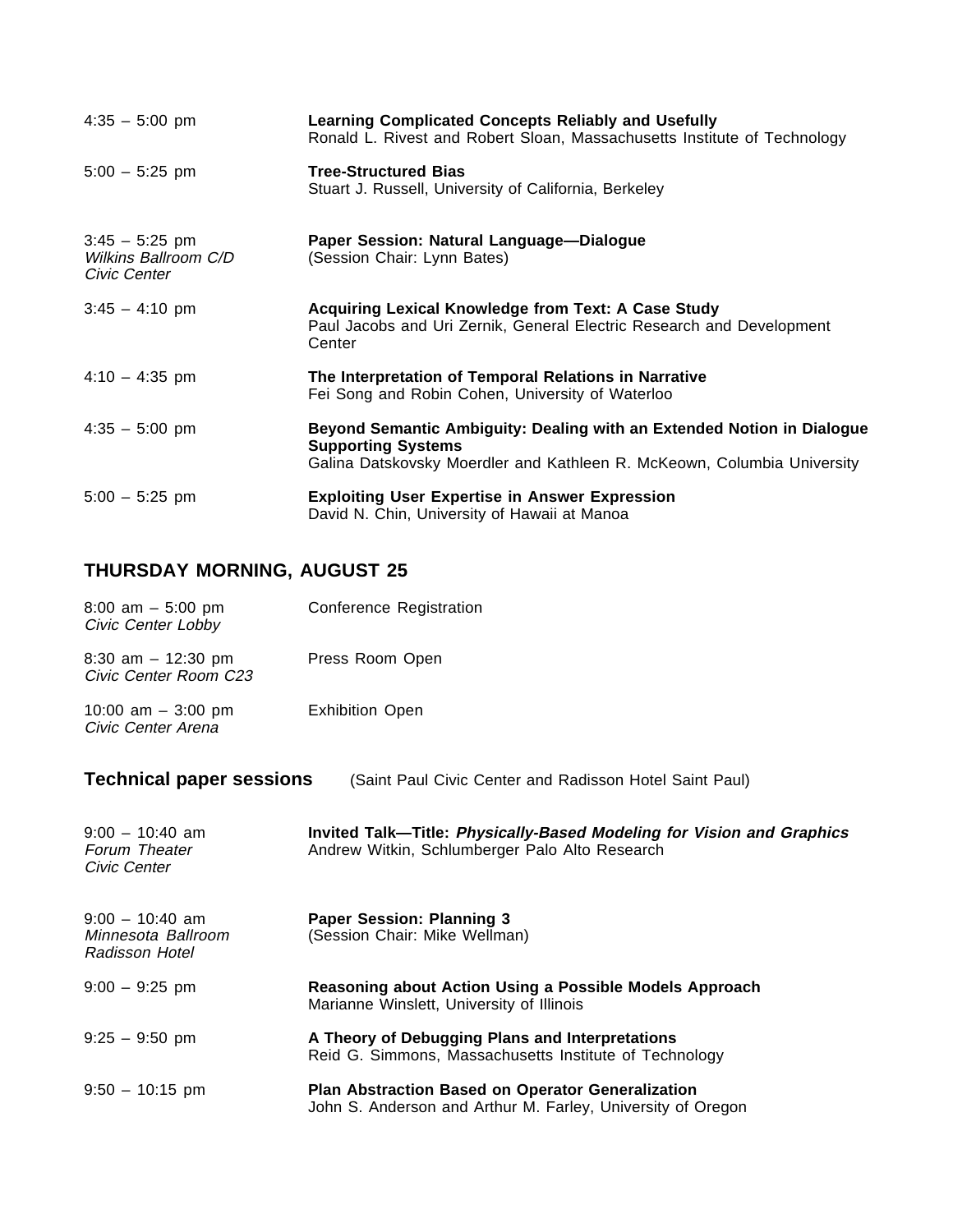| $10:15 - 10:40$ pm                                        | Geometric Reasoning and Organized Optimization for Automated Process<br><b>Planning</b><br>Yasuyuki Maeda and Katsuya Shinohara, NEC Corporation                                              |
|-----------------------------------------------------------|-----------------------------------------------------------------------------------------------------------------------------------------------------------------------------------------------|
| $9:00 - 10:40$ am<br>Wilkins Ballroom A/B<br>Civic Center | Paper Session: Truth Maintenance Systems<br>(Session Chair: Jon Doyle)                                                                                                                        |
| $9:00 - 9:25$ pm                                          | An Efficient ATMS for Equivalence Relations<br>Caroline N. Koff, Nicholas S. Flann, and Thomas G. Dietterich, Oregon State<br>University                                                      |
| $9:25 - 9:50$ pm                                          | A General Labeling Algorithm for Assumption-Based Truth Maintenance<br>Johan de Kleer, Xerox Palo Alto Research Center                                                                        |
| $9:50 - 10:15$ pm                                         | <b>Focusing the ATMS</b><br>Kenneth D. Forbus, University of Illinois and Johan de Kleer, Xerox Palo Alto<br><b>Research Center</b>                                                           |
| $10:15 - 10:40$ pm                                        | <b>Massively Parallel Assumption-Based Truth Maintenance</b><br>Michael Dixon, Xerox Palo Alto Research Center and Stanford University and<br>Johan de Kleer, Xerox Palo Alto Research Center |
| $9:00 - 10:40$ am<br>Wilkins Ballroom C/D<br>Civic Center | Paper Session: AI and Education and Cognitive Modeling 1<br>(Session Chair: William J. Clancey)                                                                                               |
| $9:00 - 9:25$ pm                                          | <b>Facilitating Self-Education by Questioning Assumptive Reasoning</b><br>Robert Farrell, Yale University                                                                                     |
| $9:25 - 9:50$ pm                                          | <b>Learning a Second Language</b><br>Steven Lytinen and Carol Moon, University of Michigan                                                                                                    |
| $9:50 - 10:15$ pm                                         | Ethical Understanding: Recognizing and Using Belief Conflict in Narrative<br><b>Processing</b><br>John F. Reeves, University of California, Los Angeles                                       |
| $10:15 - 10:40$ pm                                        | A Computational Account of Basic Level and Typicality Effects<br>Douglas Fisher, Vanderbilt University                                                                                        |
| $10:40 - 11:10$ am                                        | <b>BREAK</b>                                                                                                                                                                                  |
| 11:10 am $-$ 12:25 pm<br>Forum Theater<br>Civic Center    | Invited Talk-Title: Challenges for AI in Future CAD/CAM Systems<br>David Gossard, Massachusetts Institute of Technology                                                                       |
| 11:10 am $-$ 12:25 pm                                     | Paper Session: Machine Architectures and and Computer Languages for<br>ΑI                                                                                                                     |
| Minnesota Ballroom<br>Radisson Hotel                      | (Session Chair: Anoop Gupta)                                                                                                                                                                  |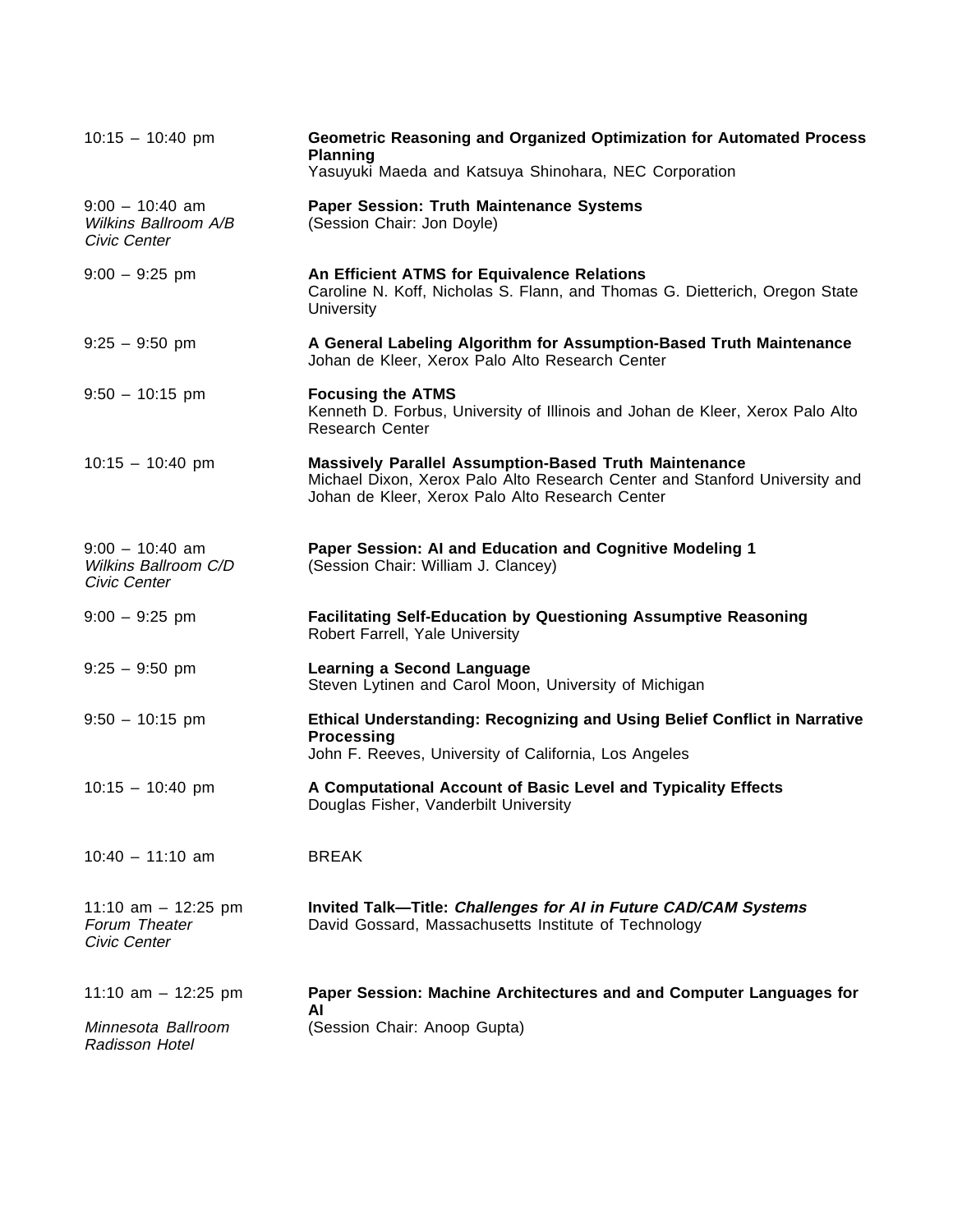| $11:10 - 11:35$ pm                                            | <b>Towards a Virtual Parallel Inference Engine</b><br>Howard E. Shrobe, John G. Aspinall, and Neil L. Mayle, Symbolics<br>Cambridge Research Center                                                                      |
|---------------------------------------------------------------|--------------------------------------------------------------------------------------------------------------------------------------------------------------------------------------------------------------------------|
| 11:35 am $-$ 12:00 pm                                         | Generality Versus Specificity: An Experience with AI and OR Techniques<br>Pascal Van Hentenryck, European Computer-Industry Research Center and<br>Jean-Philippe Carillon, CEGOS                                         |
| $12:00 - 12:25$ pm                                            | Knowledge-Based Real-Time Control: A Parallel Processing Perspective<br>D. D. Sharma and N. S. Sridharan, FMC Corporation                                                                                                |
| 11:10 am $-$ 12:25 pm<br>Wilkins Ballroom A/B<br>Civic Center | <b>Paper Session: Uncertainty</b><br>(Session Chair: Ron Loui)                                                                                                                                                           |
| $11:10 - 11:35$ pm                                            | <b>Evidential Reasoning Using DELIEF</b><br>Debra K. Zarley, Yen-Teh Hsia, and Glenn Shafer, University of Kansas                                                                                                        |
| 11:35 am $-$ 12:00 pm                                         | Belief Maintenance: An Integrated Approach to Uncertainty Management<br>Kathryn Blackmond Laskey, Decision Science Consortium, Inc. and Paul E.<br>Lehner, Decision Science Consortium, Inc. and George Mason University |
| $12:00 - 12:25$ pm                                            | A Note on Probabilistic Logic<br>Mary McLeish, University of Guelph                                                                                                                                                      |
| 11:10 am $-$ 12:00 pm<br>Wilkins Ballroom C/D<br>Civic Center | Paper Session: Knowledge Representation 1<br>(Session Chair: Richard Fikes)                                                                                                                                              |
| $11:10 - 11:35$ pm                                            | How to Print a File: An Expert System Approach to Software Knowledge<br>Representation<br>Peter G. Selfridge, AT&T Bell Laboratories                                                                                     |
| 11:35 am $-$ 12:00 pm                                         | <b>Representing Genetic Information with Formal Grammars</b><br>David B. Searls, Unisys Paoli Research Center                                                                                                            |

### **THURSDAY AFTERNOON, AUGUST 25**

12:00 – 2:00 pm LUNCH

12:30 – 1:30 pm **AAAI AI in Manufacturing Sub-Group Meeting** 12:30 - 1:30 pm<br>Wilkins Ballroom A/B Civic Center

**AAAI AIM Sub-Group Meeting** 12:30 - 1:30 pm<br>Wilkins Ballroom C/D Civic Center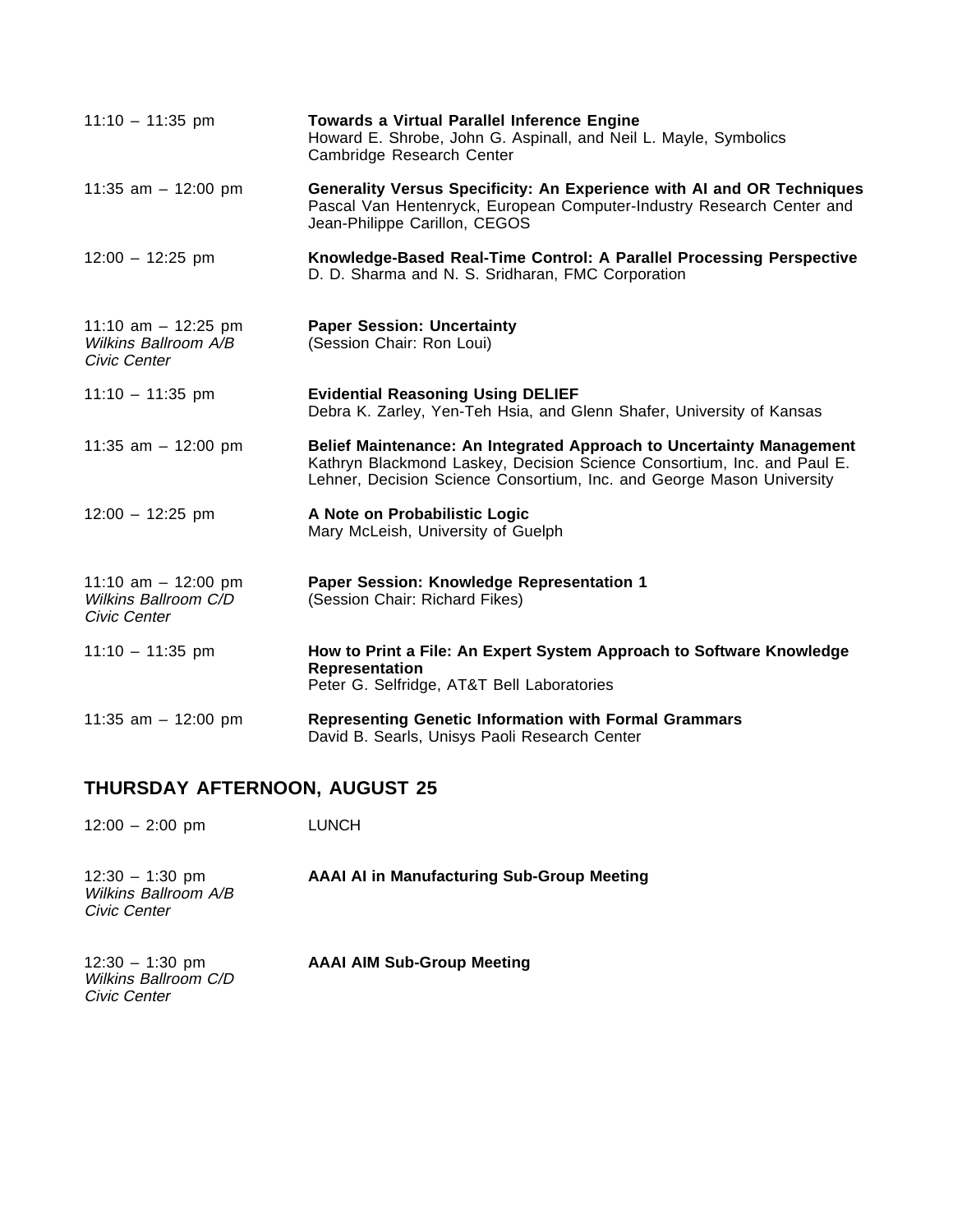### 2:00 – 2:50 pm **Invited Talk—Title: Future Intelligent Information Systems: AI and Database**

Forum Theater **Technologies Working Together** Civic Center **Michael L. Brodie, GTE Laboratories Incorporated** 

> The effective application of AI Technology and the development of future computing systems requires the integration of AI and<br>Database Technologies. The integration will benefit both AI and Databases and will substantially Information Systems are among the greatest potential beneficiaries of AI Technology. What if advanced reasoning capabilities could be added to any Information System? What if intelligent interfaces could replace unfriendly interfaces? What if AI techniques<br>were used to extend Database Management functionality? At the same time, AI technology wil Technology. What if knowledge could be shared concurrently by existing and unanticipated applications (Knowledge Independence) ? What if AI systems could contain hundreds of thousands of rules and access millions of facts? What if new reasoning techniques could be directly applied to existing knowledge bases? What if knowledge could be reorganized, independently of applications, to optimize for current usage (Representation Independence)? What if AI systems development involved simply incremental augmentation of existing knowledge bases? What if AI systems were as robust as On-Line Transaction

> Processing Systems? Future computing systems will require AI and Database Technology to work together with other technologies. These systems will consist of large amounts of heterogeneous, distributed agents with varying abilities to work cooperatively. Each will have its o wn knowledge and reasoning schemes, languages, and capabilities. Data, procedures, knowledge, and objects in these systems may be shared, incomplete, and inconsistent with those of other agents; but will certainly persist and will together form a massive distributed information base. The current trend to *Interconnectivity* — one system accessing another via standard interfaces — will<br>evolve into *Interoperability —* intelligent cooperation amongst systems to best achieve

Such future computing systems pose major challenges for both AI and Database Technologies. Many of these challenges (e.g., managing, structuring, searching, sharing, and modifying objects; reasoning about tasks and specific domains) are present in simple r forms in current AI and Database Systems. Extending existing solutions to new contexts requires a deep understanding of both technologies, their requirements, their capabilities, and their limitations.

Difficulties with current research and commercial AI systems, let alone future systems, are due, in part, to the lack of such a deep understanding. Integration of AI into conventional Information Systems requires resolution of knowledge/object management and<br>access issues addressed by Database Technology for simple tabular and structured data. Basic sys resolution include the appropriate use of secondary storage and effective architectures.

Database Technology currently solves the above problems for about five percent of existing corporate and scientific data. Exciting<br>database research is attempting to extend these solutions to new application domains such a paradigm. It is hoped that the use of this evolving pardigm in AI, Databases, Programming Languages, Operating Systems, and other areas will provide a common ground for technology integration. For example, combining the object paradigm with that of<br>heterogeneous, distributed databases could provide network wide object management regardless of the sys reside. This interoperability could permit systems to cooperate with less need to know exact details of foreign systems and objects. Open problems here include the appropriate partitioning of functionality amongst, and the nature of interfaces between Database,<br>Object Management, AI, and other systems. These issues must be addressed at the Knowledge, Sy Architectural/Organizational Levels.

This talk presents a vision of future computing that provides a framework and goals for the Al-Database Integration. Short and long<br>term benefits are illustrated and the critical nature of this progress is emphasized. Prog applicability of existing Database Techniques to AI systems and of AI Techniques to Database Systems is described. Open problems are identified together with promising research directions.

| $2:00 - 2:50$ pm<br>Minnesota Ballroom<br>Radisson Hotel | Paper Session: Analytic Learning 1<br>(Session Chair: Rich Keller)                                                                                     |
|----------------------------------------------------------|--------------------------------------------------------------------------------------------------------------------------------------------------------|
| $2:00 - 2:25$ pm                                         | <b>Approximate Theory Formation: An Explanation-Based Approach</b><br>Thomas Ellman, Columbia University                                               |
| $2:25 - 2:50$ pm                                         | <b>IMEX: Overcoming Intractability in Explanation Based Learning</b><br>Michael S. Braverman and Stuart J. Russell, University of California, Berkeley |
| $2:00 - 3:15$ pm<br>Wilkins Ballroom A/B<br>Civic Center | Paper Session: Nonmonotonic Logic 1<br>(Session Chair: Vladimir Lifschitz)                                                                             |
| $2:00 - 2:25$ pm                                         | Hierarchic Autoepistemic Theories for Nonmonotonic Reasoning<br>Kurt Konolige, SRI International                                                       |
| $2:25 - 2:50$ pm                                         | Nonmonotonic Reasoning vs. Logic Programming: A New Perspective<br>Teodor C. Przymusinski, University of Texas                                         |
| $2:50 - 3:15$ pm                                         | On the Logic of Defaults<br>Hector Geffner, University of California, Los Angeles                                                                      |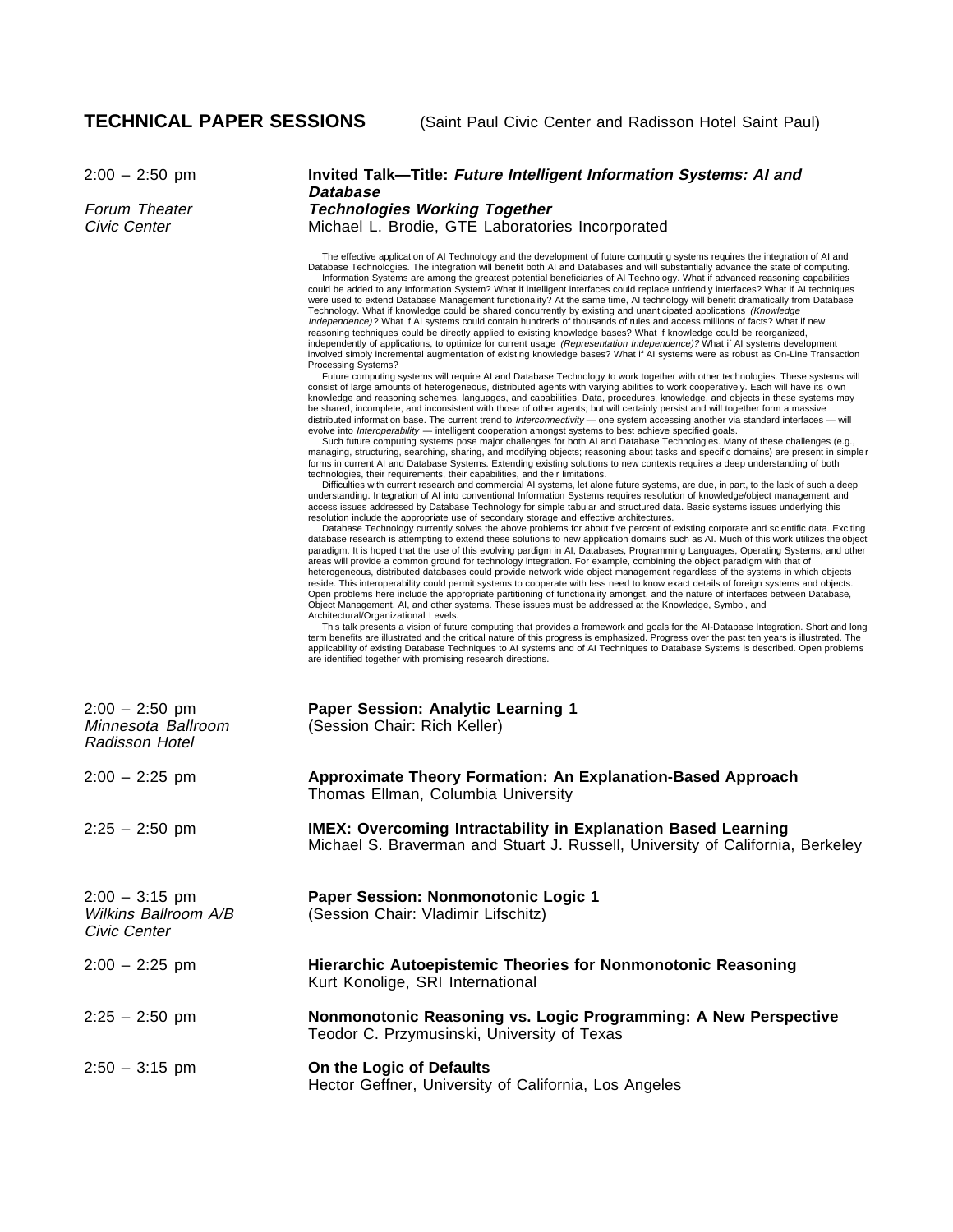| $2:00 - 3:15$ pm<br>Wilkins Ballroom C/D<br>Civic Center | <b>Paper Session: Integrated Robotics</b><br>(Session Chair: Andrew Witkin)                                                                                                            |
|----------------------------------------------------------|----------------------------------------------------------------------------------------------------------------------------------------------------------------------------------------|
| $2:00 - 2:25$ pm                                         | Inferring Ignorance from the Locality of Visual Perception<br>Ernest Davis, Courant Institute                                                                                          |
| $2:25 - 2:50$ pm                                         | <b>Connectionist Networks for Learning Coordinated Motion in Autonomous</b><br><b>Systems</b><br>Jahir Pabon and David Gossard, Massachusetts Institute of Technology                  |
| $2:50 - 3:15$ pm                                         | Situated Vision in a Dynamic World: Chasing Objects<br>Ian Douglas Horswill and Rodney Allen Brooks, Massachusetts Institute of<br>Technology                                          |
| $3:15 - 3:45$ pm                                         | <b>BREAK</b>                                                                                                                                                                           |
| $3:45 - 5:25$ pm<br>Forum Theater<br>Civic Center        | <b>Paper Session: Diagnosis</b><br>(Session Chair: Brian Falkenhainer)                                                                                                                 |
| $3:45 - 4:10$ pm                                         | The Induction of Fault Diagnosis Systems from Qualitative Models<br>D. A. Pearce, The Turing Institute                                                                                 |
| $4:10 - 4:35$ pm                                         | <b>Design for Testability</b><br>Peng Wu, Massachusetts Institute of Technology                                                                                                        |
| $4:35 - 5:00$ pm                                         | Specialized Strategies: An Alternative to First Principles in Diagnostic<br><b>Problem Solving</b><br>Nancy E. Reed, Elizabeth R. Stuck, and James B. Moen, University of<br>Minnesota |
| $5:00 - 5:25$ pm                                         | Robust Operative Diagnosis as Problem Solving in a Hypothesis Space<br>Kathy H. Abbott, NASA Langley Research Center and Rutgers University                                            |
| $3:45 - 5:25$ pm<br>Minnesota Ballroom<br>Radisson Hotel | Paper Session: Learning and Knowledge Acquisition 2<br>(Session Chair: Paul Utgoff)                                                                                                    |
| $3:45 - 4:10$ pm                                         | Knowledge Base Refinement Using Apprenticeship Learning Techniques<br>David C. Wilkins, University of Illinois                                                                         |
| $4:10 - 4:35$ pm                                         | <b>Parsing to Learn Fine Grained Rules</b><br>Subrata Roy and Jack Mostow, Rutgers University                                                                                          |
| $4:35 - 5:00$ pm                                         | <b>Simulation-Assisted Inductive Learning</b><br>Bruce G. Buchanan, John Sullivan, and Tze-Pin Cheng, Stanford University                                                              |
| $5:00 - 5:25$ pm                                         | The Automatic Acquisition of Methods: A Genetic Approach<br>Kurt Ammon, University of Hamburg                                                                                          |
| $3:45 - 5:25$ pm<br>Wilkins Ballroom A/B<br>Civic Center | Paper Session: Nonmonotonic Logic 2<br>(Session Chair: Peter Ladkin)                                                                                                                   |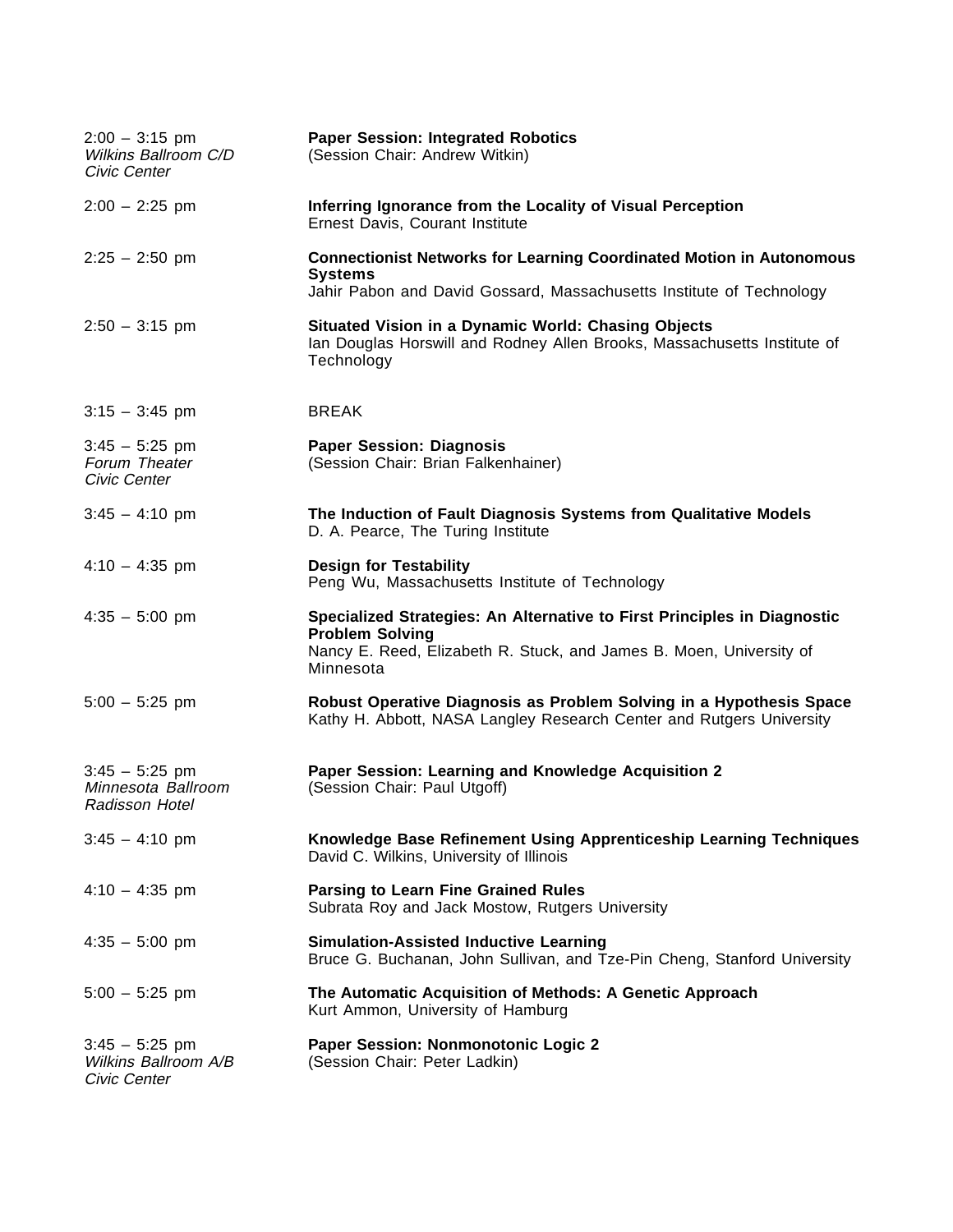| $3:45 - 4:10$ pm                                         | <b>Compiling Circumscriptive Theories into Logic Programs: Preliminary</b><br><b>Report</b><br>Michael Gelfond, University of Texas at El Paso and Vladimir Lifschitz,<br><b>Stanford University</b> |
|----------------------------------------------------------|------------------------------------------------------------------------------------------------------------------------------------------------------------------------------------------------------|
| $4:10 - 4:35$ pm                                         | Reducing Parallel Circumscription into Basic Circumscription<br>Li Yan Yuan and Cheng Hui Wang, University of Southwestern Louisiana                                                                 |
| $4:35 - 5:00$ pm                                         | <b>Some Computational Aspects of Circumscription</b><br>Phokion G. Kolaitis, Stanford University and Christos H. Papadimitriou,<br>University of California, San Diego                               |
| $5:00 - 5:25$ pm                                         | A Circumscriptive Theorem Prover: Preliminary Report<br>Matthew L. Ginsberg, Stanford University                                                                                                     |
| $3:45 - 5:25$ pm<br>Wilkins Ballroom C/D<br>Civic Center | <b>Paper Session: User Interfaces</b><br>(Session Chair: James Miller)                                                                                                                               |
| $3:45 - 4:10 \text{ pm}$                                 | <b>Knowledge-Based Spreadsheets</b><br>Gerhard Fischer and Christian Rathke, University of Colorado                                                                                                  |
| $4:10 - 4:35$ pm                                         | <b>Automatic Construction of User-Interface Displays</b><br>Yigal Arens, Lawrence Miller, Stuart C. Shapiro and Norman K. Sondheimer,<br><b>USC-Information Sciences Institute</b>                   |
| $4:35 - 5:00$ pm                                         | Specification by Reformulation: A Paradigm for Building Integrated User<br><b>Support Environments</b><br>John Yen, Robert Neches, and Michael DeBellis, USC-Information Sciences<br>Institute       |
| $5:00 - 5:25$ pm                                         | Multi-Modal References in Human-Computer Dialogue<br>Jeannette G. Neal, Zuzana Dobes, Keith E. Bettinger and Jung S. Byoun,<br>Calspan-UB Research Center                                            |

### **THURSDAY EVENING, AUGUST 25**

6:30 – 8:00 pm **Landmark Center Reception**

### **FRIDAY MORNING, AUGUST 26**

Conference Registration Closed

| <b>Technical paper sessions</b> | (Saint Paul Civic Center and Radisson Hotel Saint Paul) |
|---------------------------------|---------------------------------------------------------|
|---------------------------------|---------------------------------------------------------|

| $9:00 - 10:40$ am    | <b>Paper Session: Design</b>     |
|----------------------|----------------------------------|
| <b>Forum Theater</b> | (Session Chair: Peter Friedland) |
| Civic Center         |                                  |

9:00 – 9:25 am **Assembling A Device** Jean-Luc Dormoy, Electricite de France Research Center and Olivier Raiman, IBM Scientific Center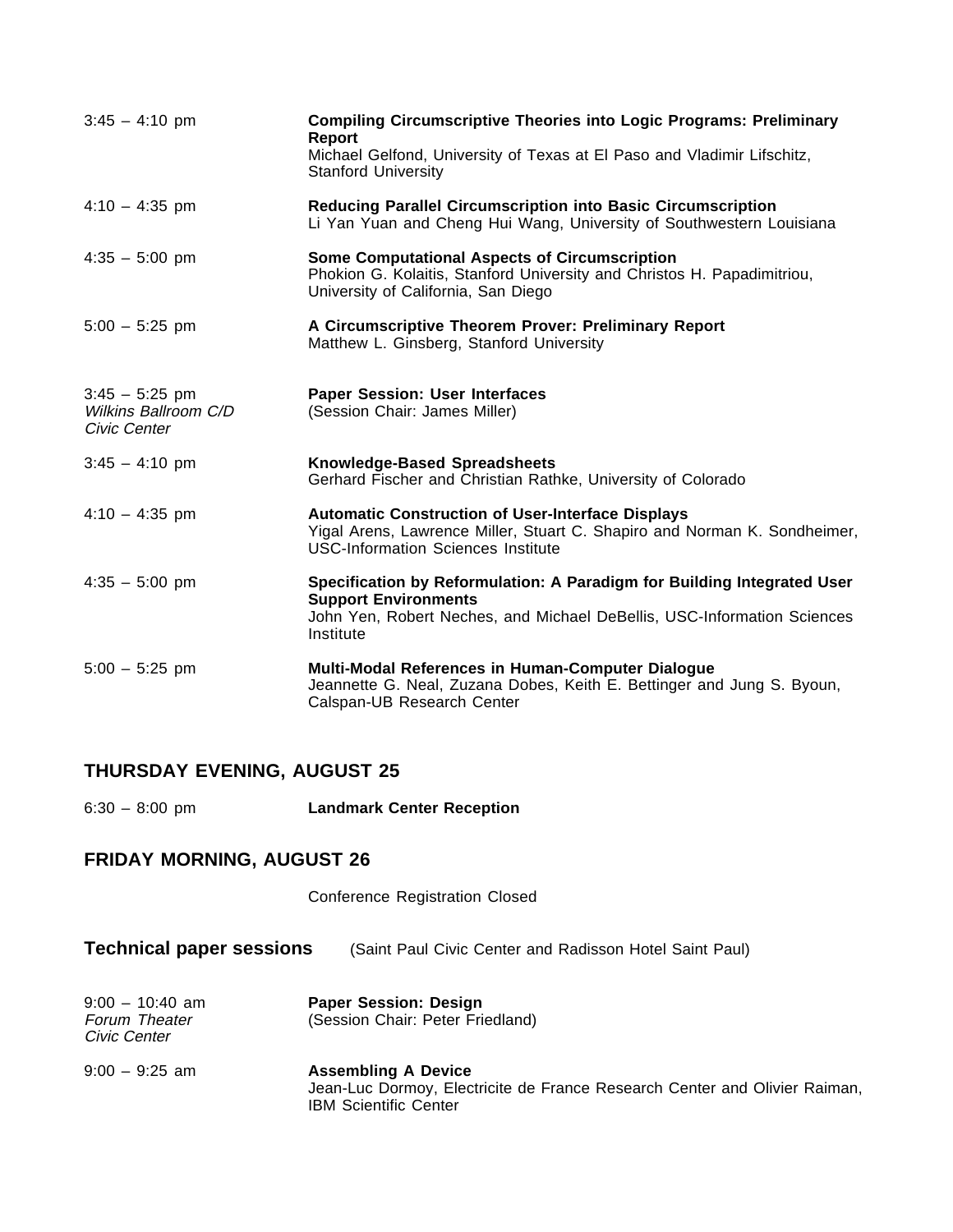| $9:25 - 9:50$ am                                          | <b>Upgrading Design Processes</b><br>Sarosh Talukdar, Jim Rehg, Rob Woodbury and Alberto Elfes, Carnegie<br><b>Mellon University</b>                                                                                                                                     |
|-----------------------------------------------------------|--------------------------------------------------------------------------------------------------------------------------------------------------------------------------------------------------------------------------------------------------------------------------|
| $9:50 - 10:15$ am                                         | <b>Function Sharing in Mechanical Design</b><br>Karl T. Ulrich and Warren P. Seering, Massachusetts Institute of Technology                                                                                                                                              |
| $10:15 - 10:40$ am                                        | From Kinematics to Shape: An Approach to Innovative Design<br>Leo Joskowicz, Courant Institute and Sanjaya Addanki, IBM Thomas J.<br>Watson Research Center                                                                                                              |
| $9:00 - 11:05$ am<br>Minnesota Ballroom<br>Radisson Hotel | <b>Paper Session: Empirical Learning</b><br>(Session Chair: John Laird)                                                                                                                                                                                                  |
| $9:00 - 9:25$ am                                          | <b>Credit Assignment In Genetic Algorithm-Based Learning</b><br>John J. Grefenstette, Naval Research Laboratory                                                                                                                                                          |
| $9:25 - 9:50$ am                                          | Perceptron Trees: A Case Study in Hybrid Concept Representations<br>Paul E. Utgoff, University of Massachusetts                                                                                                                                                          |
| $9:50 - 10:15$ am                                         | <b>Bayesian Classification</b><br>Peter Cheeseman, NASA Ames Research Center; Matthew Self, Sterling<br>Software; John Stutz, NASA Ames Research Center; James Kelly, Sterling<br>Software; Will Taylor, Sterling Software; and Don Freeman, University of<br>Pittsburgh |
| $10:15 - 10:40$ am                                        | <b>Combining Statistical Regression Analysis and Inductive Learning</b><br><b>Techniques</b><br>Carlo Berzuini, University of Pavia                                                                                                                                      |
| $10:40 - 11:05$ am                                        | Recovery from Incorrect Knowledge in Soar<br>John Laird, University of Michigan                                                                                                                                                                                          |
| $9:00 - 10:40$ am<br>Wilkins Ballroom A/B<br>Civic Center | <b>Paper Session: Cognitive Modeling 2</b><br>(Session Chair: Paul Rosenbloom)                                                                                                                                                                                           |
| $9:00 - 9:25$ am                                          | Waiting on Weighting: A Symbolic Least Commitment Approach<br>Kevin D. Ashley and Edwina L. Rissland, University of Massachusetts                                                                                                                                        |
| $9:25 - 9:50$ am                                          | <b>Resolving Goal Conflicts via Negotiation</b><br>Katia P. Sycara, Carnegie Mellon University                                                                                                                                                                           |
| $9:50 - 10:15$ am                                         | <b>Evaluating Explanations</b><br>David B. Leake, Yale University                                                                                                                                                                                                        |
| $10:15 - 10:40$ am                                        | <b>Reasoning about Evidence in Causal Explanations</b><br>Phyllis Koton, Massachusetts Institute of Technology                                                                                                                                                           |
| $9:00 - 10:40$ am<br>Wilkins Ballroom C/D<br>Civic Center | <b>Paper Session: Theorem Proving</b>                                                                                                                                                                                                                                    |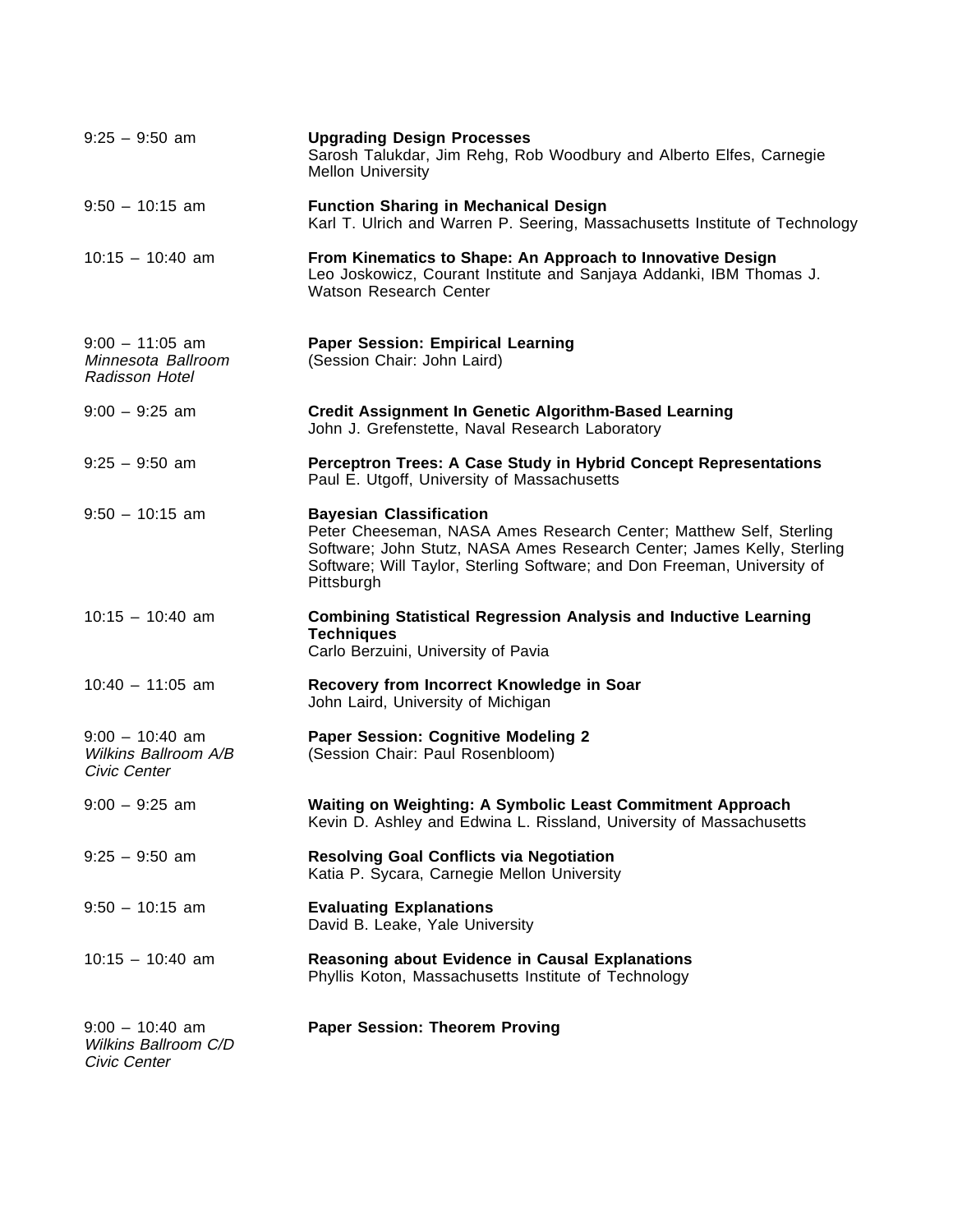| $9:00 - 9:25$ am                                              | <b>Using Specialists to Accelerate General Reasoning</b><br>Stephanie A. Miller and Lenhart K. Schubert, University of Alberta                                                                 |
|---------------------------------------------------------------|------------------------------------------------------------------------------------------------------------------------------------------------------------------------------------------------|
| $9:25 - 9:50$ am                                              | <b>Goal-Directed Equation Solving</b><br>Nachum Dershowitz and G. Sivakumar, University of Illinois at Urbana-<br>Champaign                                                                    |
| $9:50 - 10:15$ am                                             | Tableau-Based Theorem Proving in Normal Conditional Logics<br>Chris Groeneboer and James P. Delgrande, Simon Fraser University                                                                 |
| $10:15 - 10:40$ am                                            | A General Proof Method for Modal Predicate Logic without the Barcan<br><b>Formula</b><br>Peter Jackson, McDonnell Douglas Research Laboratories and Han<br>Reichgelt, University of Nottingham |
| $10:40 - 11:10$ am                                            | <b>BREAK</b>                                                                                                                                                                                   |
| 11:10 am $-$ 12:25 pm<br>Forum Theater<br>Civic Center        | Invited Talk-Title: How to Draw Three People in a Botanical Garden<br>Harold Cohen, University of California, San Diego                                                                        |
| 11:10 am $-$ 12:25 pm<br>Minnesota Ballroom<br>Radisson Hotel | Paper Session: Analytic Learning 2<br>(Session Chair: Tom Dietterich)                                                                                                                          |
| $11:10 - 11:35$ am                                            | Some Philosophical Problems with Formal Learning Theory<br>Jonathan Amsterdam, Massachusetts Institute of Technology                                                                           |
| 11:35 am $-$ 12:00 pm                                         | Knowledge-Base Reduction: A New Approach to Checking Knowledge<br><b>Bases for Inconsistency and Redundancy</b><br>Allen Ginsberg, AT&T Bell Laboratories                                      |
| $12:00 - 12:25$ pm                                            | Theory Revision via Prior Operationalization<br>Allen Ginsberg, AT&T Bell Laboratories                                                                                                         |
| 11:10 am $-$ 12:00 pm<br>Wilkins Ballroom A/B<br>Civic Center | Paper Session: Rule Based Reasoning<br>(Session Chair: Steve Fickas)                                                                                                                           |
| $11:10 - 11:35$ am                                            | <b>Inference under Varying Resource Limitations</b><br>Eric J. Horvitz, Stanford University                                                                                                    |
| 11:35 am $-$ 12:00 pm                                         | <b>Conflict Resolution in Fuzzy Forward-Chaining Production Systems</b><br>James Bowen, North Carolina State University and Jianchu Kang, Beijing<br>Institute of Aeronautics and Astronautics |
| 11:10 am $-$ 12:25 pm<br>Wilkins Ballroom C/D<br>Civic Center | Paper Session: Temporal Reasoning 1<br>(Session Chair: Henry Kautz)                                                                                                                            |
| $11:10 - 11:35$ am                                            | The Persistence of Derived Information<br>Karen L. Myers and David E. Smith, Stanford University                                                                                               |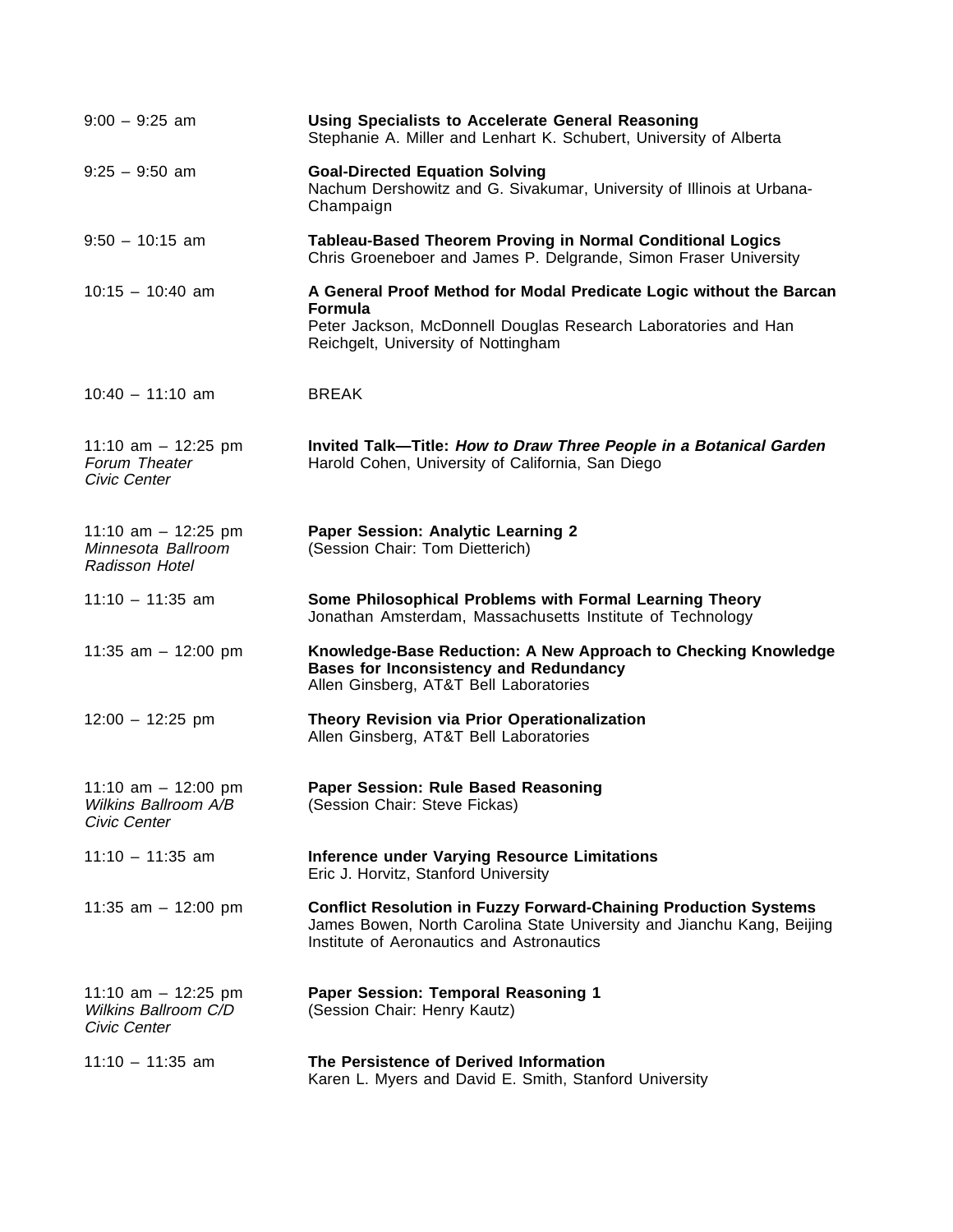11:35 am – 12:00 pm **Representing and Computing Temporally Scoped Beliefs** Steve Hanks, Yale University

## **FRIDAY AFTERNOON, AUGUST 26**

| $12:25 - 2:00$ pm                                        | <b>LUNCH</b>                                                                                                                                                                                                       |
|----------------------------------------------------------|--------------------------------------------------------------------------------------------------------------------------------------------------------------------------------------------------------------------|
| $2:00 - 3:15$ pm<br>Forum Theater<br>Civic Center        | Invited Talk-Title: Analog VLSI Models of Neural Systems<br>Carver Mead, California Institute of Technology                                                                                                        |
| $2:00 - 3:40$ pm<br>Minnesota Ballroom<br>Radisson Hotel | Paper Session: Qualitative Reasoning 3<br>(Session Chair: Ken Forbus)                                                                                                                                              |
| $2:00 - 2:25$ pm                                         | Formal Basis for Commonsense Abstraction of Dynamic Systems<br>Yumi Iwasaki and Inderpal Bhandari, Carnegie Mellon University                                                                                      |
| $2:25 - 2:50$ pm                                         | <b>Causal Ordering in a Mixed Structure</b><br>Yumi Iwasaki, Carnegie Mellon University                                                                                                                            |
| $2:50 - 3:15$ pm                                         | <b>Controlling Qualitative Resolution</b><br>Jean-Luc Dormoy, Electricite de France Research Center                                                                                                                |
| $3:15 - 3:40$ pm                                         | Using Incomplete Qualitative Knowledge in Qualitative Reasoning<br>Daniel Berleant and Benjamin Kuipers, University of Texas at Austin                                                                             |
| $2:00 - 3:40$ pm<br>Wilkins Ballroom A/B<br>Civic Center | <b>Paper Session: Automatic Programming</b><br>(Session Chair: Doug Smith)                                                                                                                                         |
| $2:00 - 2:25$ pm                                         | Integrating Multiple Sources of Knowledge into Designer-Soar, an<br><b>Automatic Algorithm Designer</b><br>David Steier and Allen Newell, Carnegie Mellon University                                               |
| $2:25 - 2:50$ pm                                         | <b>Invariant Logic: A Calculus for Problem Reformulation</b><br>Michael R. Lowry, Stanford University and Kestrel Institute                                                                                        |
| $2:50 - 3:15$ pm                                         | <b>Being Suspicious: Critiquing Problem Specifications</b><br>Stephen Fickas and P. Nagarajan, University of Oregon                                                                                                |
| $3:15 - 3:40$ pm                                         | Dominic II: Meta-Level Control in Iterative Redesign<br>Mark F. Orelup, John R. Dixon, Paul R. Cohen, University of Massachusetts<br>and Melvin K. Simmons, General Electric Corporate Research and<br>Development |
| $2:00 - 3:40$ pm<br>Wilkins Ballroom C/D<br>Civic Center | Paper Session: Temporal Reasoning 2<br>(Session Chair: Yoav Shoham)                                                                                                                                                |
| $2:00 - 2:25$ pm                                         | Stable Closures, Defeasible Logic and Contradiction Tolerant Reasoning<br>Paul Morris, IntelliCorp                                                                                                                 |